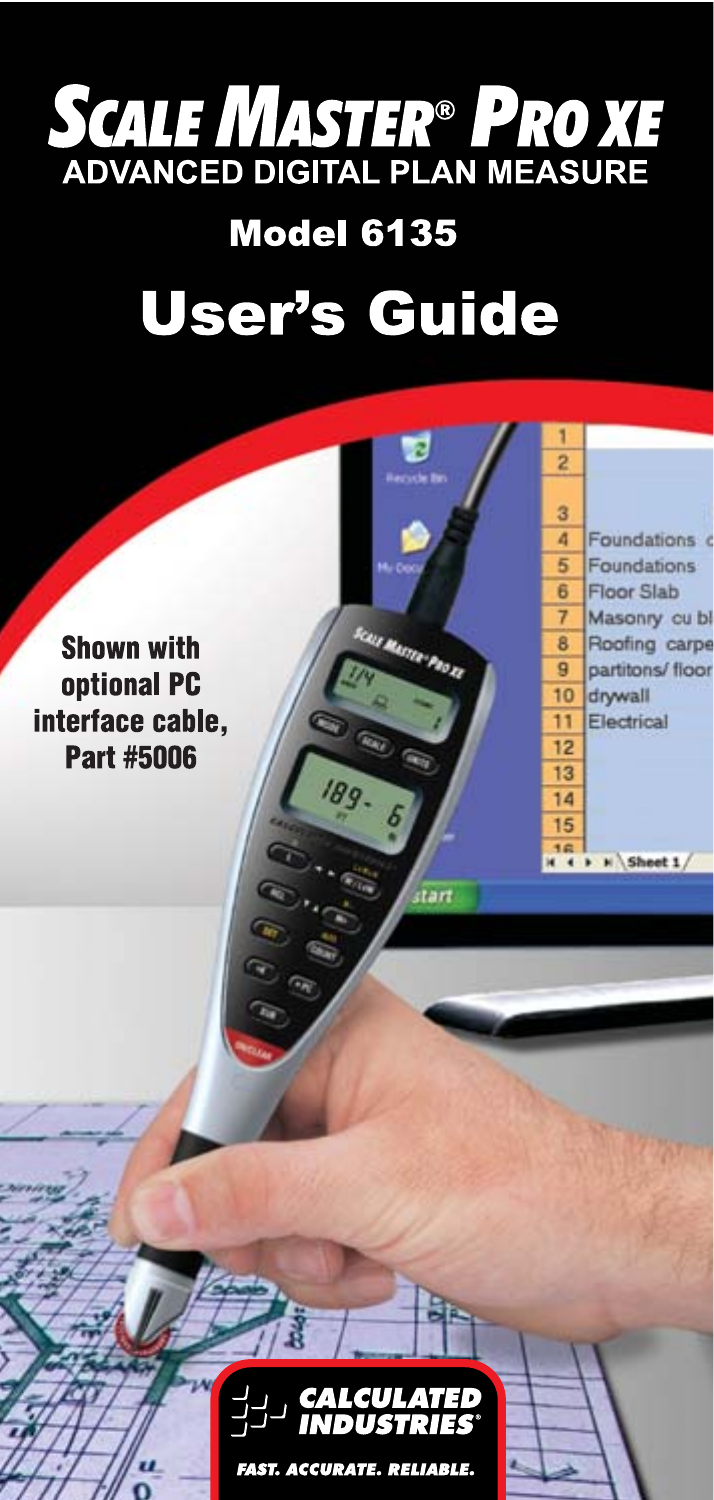## *SCALE MASTER® PRO XE*

#### **Introduction**

The *Scale Master Pro XE* Multi-Scale Digital Plan Measure has been specifically designed to simplify takeoffs from architectural and engineering drawings.

- Finds linear measurements of any shape
- Finds rectangular areas and volumes
- Converts between scales and dimensions
- Built-in push button counter
- Auto-Count function
- Constant  $(+K)$  function
- Subtract function
- Ten Custom Scales that let you define and roll in any scale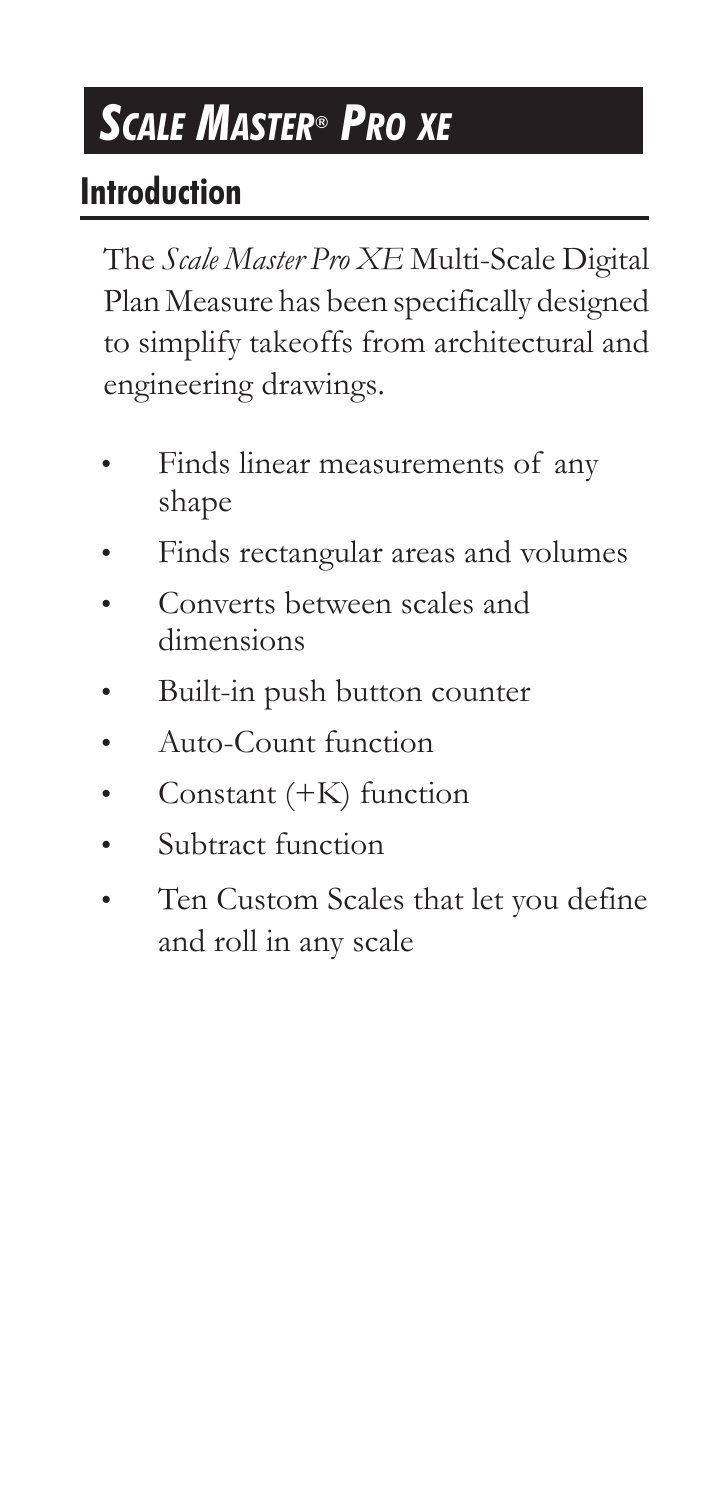## **TABLE OF CONTENTS**

### **Getting Started**

### **Using the** *Scale Master Pro XE*

| Imperial/Metric Modes 12             |  |
|--------------------------------------|--|
|                                      |  |
| Imperial (Standard) Units  13        |  |
|                                      |  |
|                                      |  |
|                                      |  |
|                                      |  |
| Locking Modes, Scales and Units  15  |  |
|                                      |  |
|                                      |  |
| Using the Memory Function  18        |  |
| Additional Memory Functions 19       |  |
|                                      |  |
|                                      |  |
|                                      |  |
|                                      |  |
|                                      |  |
|                                      |  |
|                                      |  |
| Additional Constant Functions 26     |  |
|                                      |  |
|                                      |  |
|                                      |  |
|                                      |  |
| Additional Area/Volume Functions  29 |  |
| Connecting to a PC (optional) 29     |  |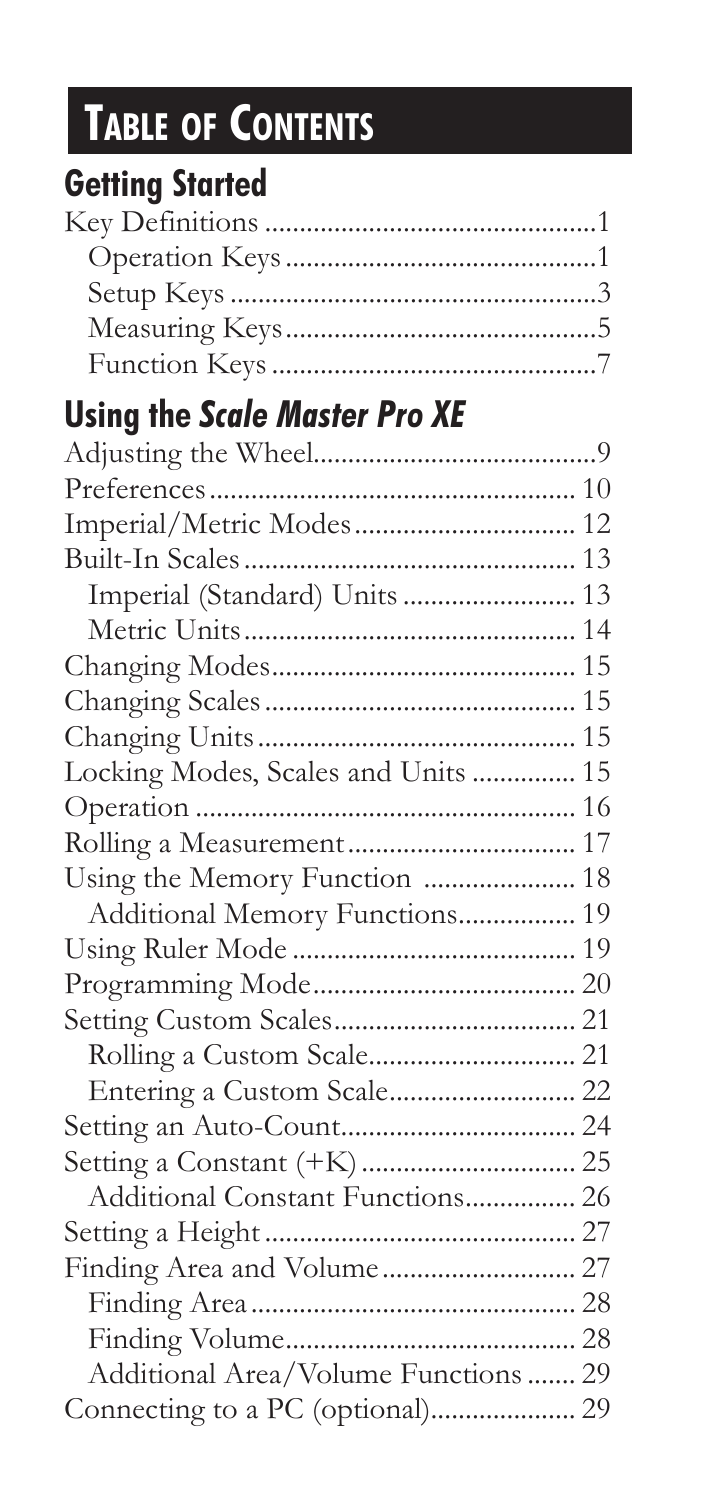### **Appendix**

| Battery/Automatic Shut-Off  31 |  |
|--------------------------------|--|
|                                |  |
|                                |  |
|                                |  |
|                                |  |
|                                |  |
|                                |  |
|                                |  |
|                                |  |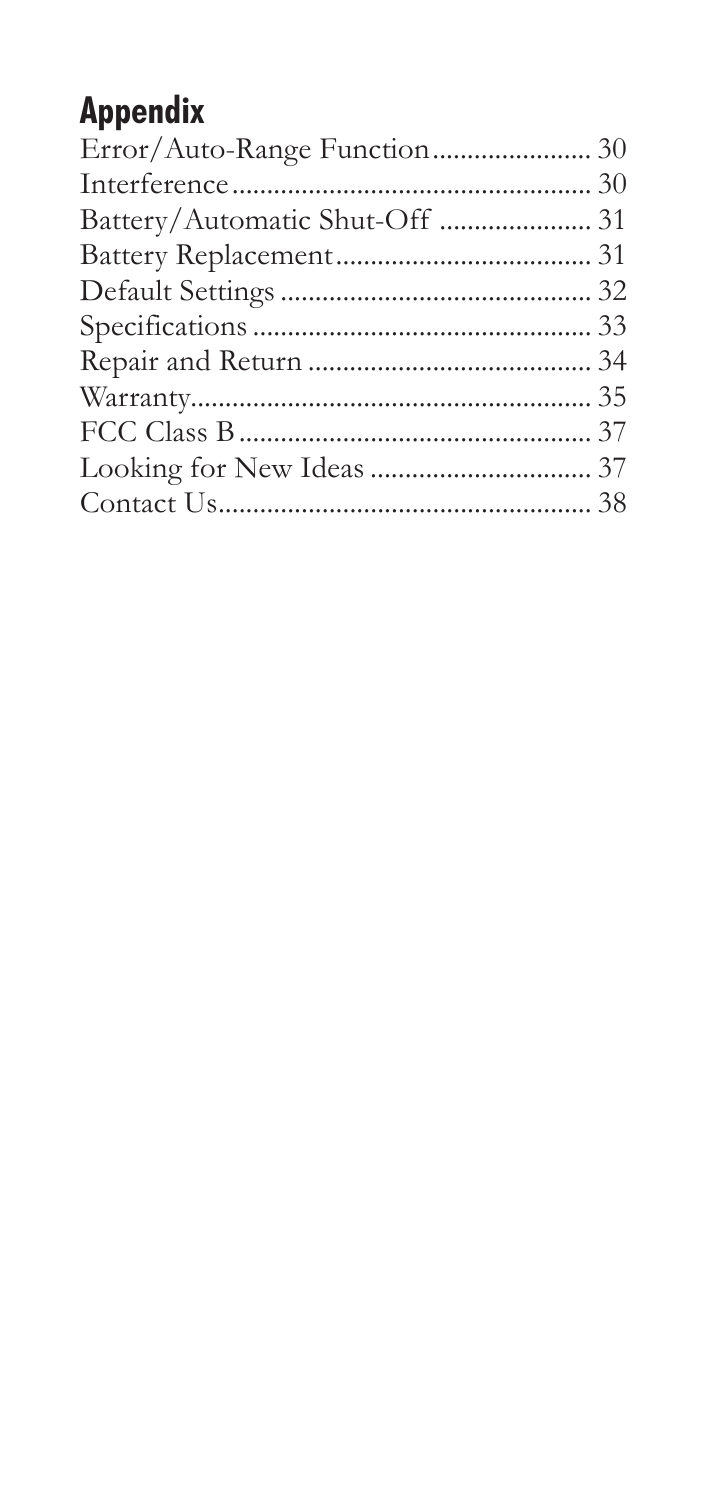## *GETTING STARTED*

### **Key Definitions**

#### **Operation Keys**

#### [ON/CLEAR] – On/Clear

 Turns power on. Press once to clear the display. This will not clear the last rolled measurement as it is a permanent value and can be recalled to the main display at any time by pressing [RCL] [RCL].

#### [SET] [ON/CLEAR] – Off

 Turns power off. Turning power off clears the display and semi-permanent values (length, width, count). All permanent values and settings, such as modes, scales and units, remain intact. Holding down the [ON/CLEAR] key for 2 seconds also powers the unit off.

#### [ON/CLEAR] + [MODE] – Clear All

Clears all values, including memory. Resets all permanent settings except Preferences.

#### [SET] [ON/CLEAR] to turn the device off, then [MODE] + [ON/CLEAR] -Software Reset

 Clears all values, including memory. Resets all permanent settings, including Preferences.

#### *1 – Scale Master ® Pro XE*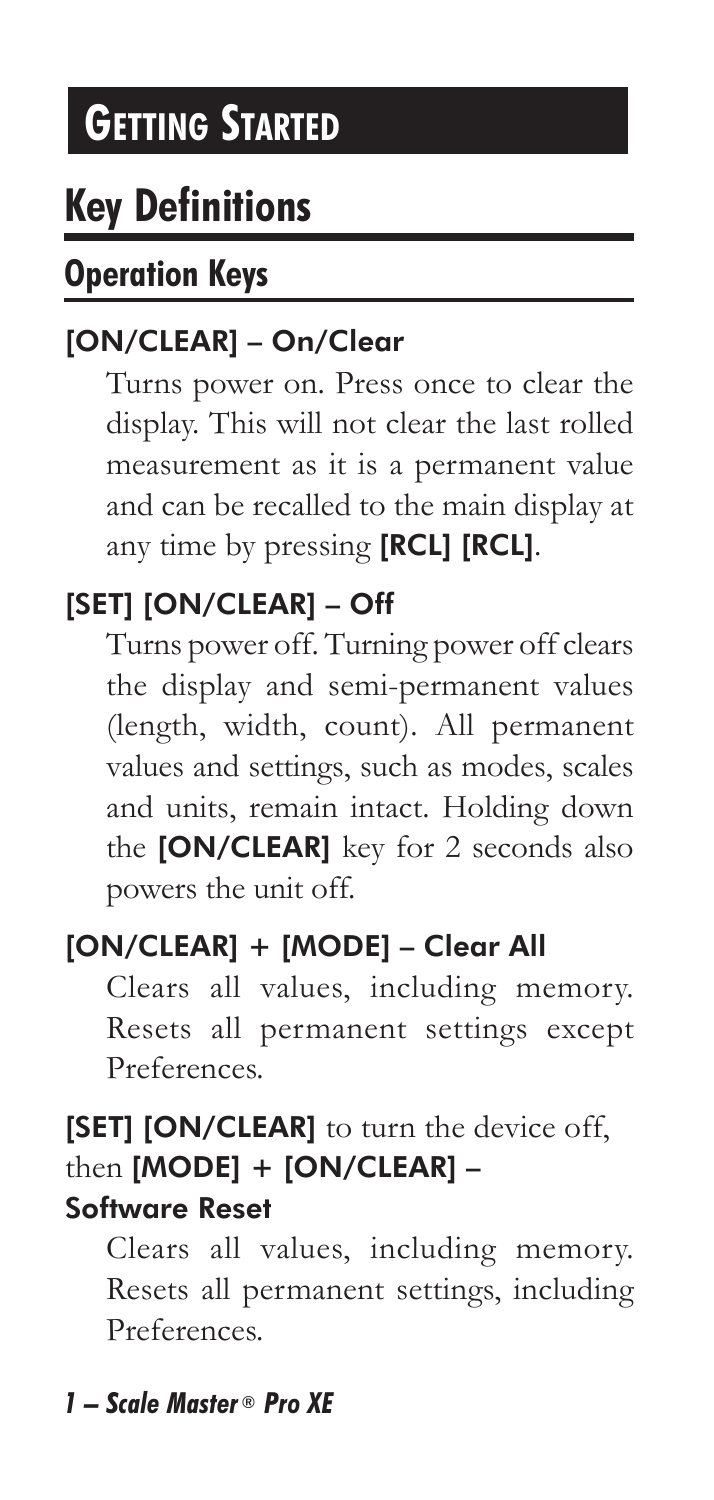#### [RESET] – Hardware Reset

 If your *Scale Master Pro XE* should ever "lock up," use a paperclip or similar size object to press the RESET hole. Clears all values, including memory. All permanent settings, including Preferences, remain intact.

#### [SET] – Set Key

 Used with other keys to access second functions and place the *Scale Master Pro XE* into programming mode. If in programming mode already, pressing [SET] will store the displayed value and exit programming mode. A press of [SET] after rolling locks the measurement. While locked, the displayed value will not be affected by rolling the *Scale Master Pro XE*. A second press of [SET] will unlock the measurement.

#### [RCL] – Recall Kev

 Used to recall stored values. When you press [RCL] [RCL], the last value rolled is displayed, allowing roll to continue from this value. Recalling any other value disables measuring until the recalled value is cleared with a press of [ON/CLEAR].

#### [IMP/MET] – Imperial/Metric Switch

 Toggles between Imperial and Metric modes.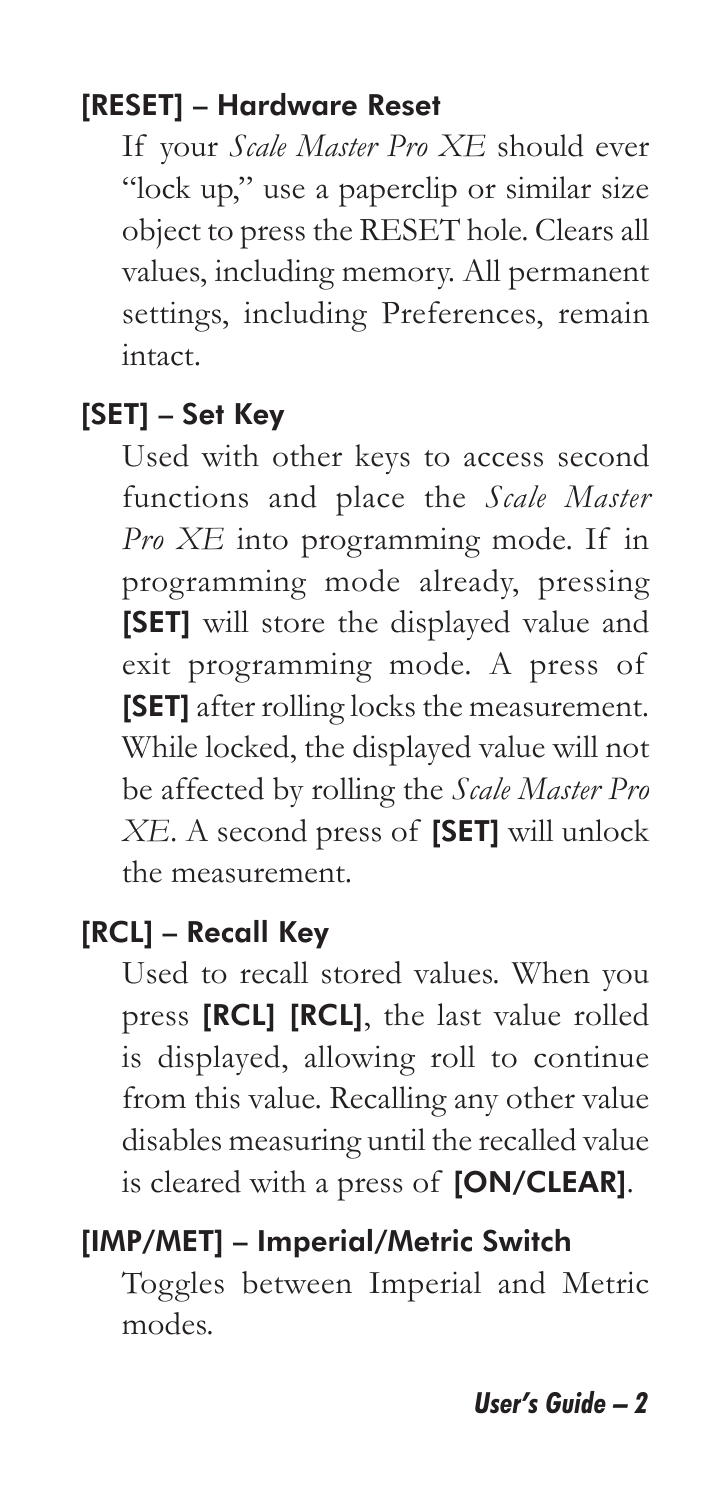#### [LOCK] – Lock Switch

 The Lock Switch is located on the side of the unit. When the lock is activated, a lock symbol will be displayed in the LCD. While active you cannot alter Scales, Modes, Units, Preferences or the IMP/ MET (Imperial/Metric) switch. You also cannot perform a Clear All or a Software Reset. It is advised to use the *Scale Master Pro XE* in the locked position unless you are specifically setting or changing a setting.

#### **Setup Keys**

#### [MODE] – Mode Selection

 Repeated presses of [MODE] will scroll through the available modes. See "Changing Modes" section.

[SUB] + [MODE] – Scrolls Back Modes Holding [SUB] and repeated presses of [MODE] will scroll backward through the available modes.

#### [SCALE] – Scale Selection

 Repeated presses of [SCALE] will scroll through the available scales. See "Changing Scales" section.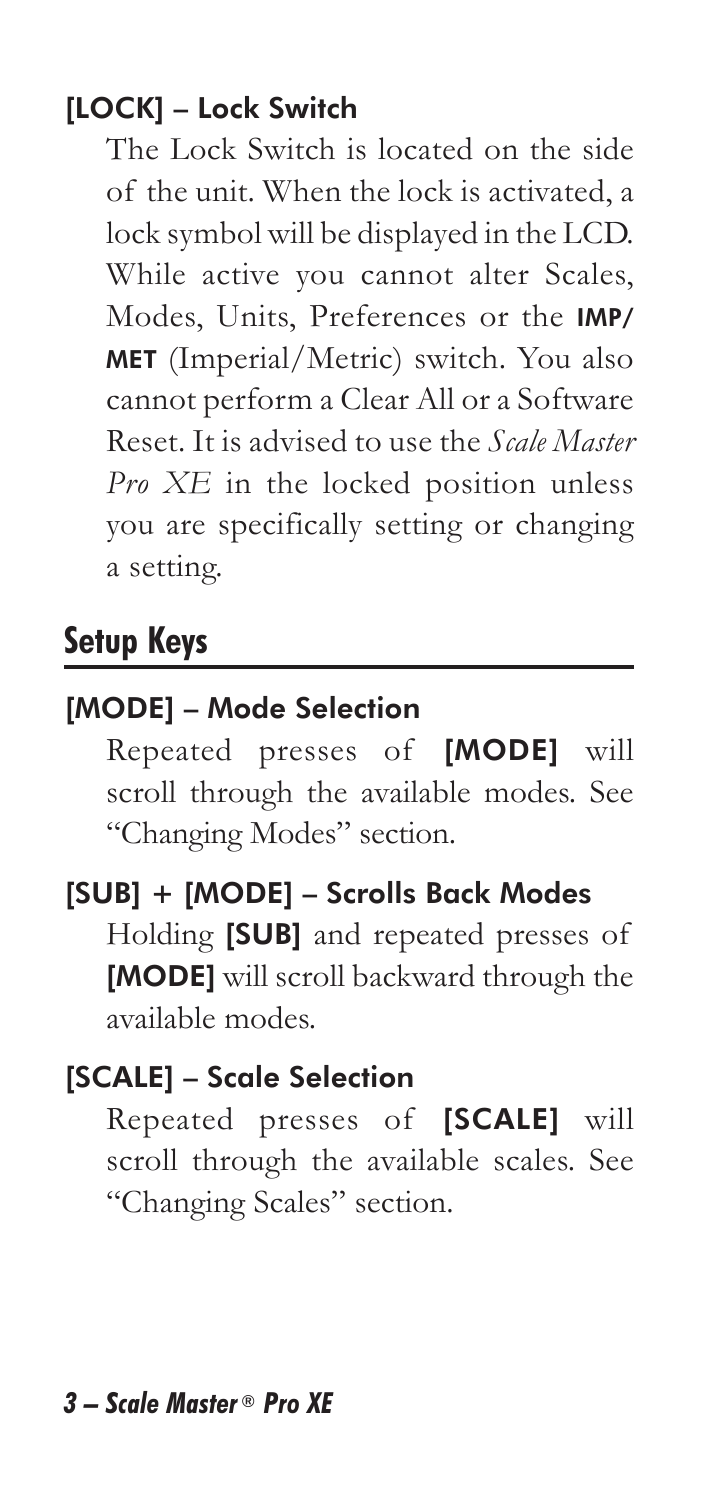#### [SUB] + [SCALE] – Scrolls Back Scales

 Holding [SUB] and repeated presses of [SCALE] will scroll backward through the available scales.

#### [UNITS] – Unit Selection

 Repeated presses of [UNITS] will scroll through the available units of measurement. See "Imperial Units" and "Metric Units" sections.

#### [SUB] + [UNITS] – Scrolls Back Units

 Holding [SUB] and repeated presses of [UNITS] will scroll backward through the available units.

#### [SET] [MODE] – Preferences

 Accesses the preference settings. See "Preferences" section.

#### $\left[\blacktriangleleft\right]$  ( $\left[\text{L}\right]$ ) – Left Arrow

 Moves to the left when setting values for custom scales, auto-count, constant, and height. Will scroll back through available settings within the preferences.

#### [X] ([W/LxW]) – Right Arrow

 Moves to the right when setting values for custom scales, auto-count, constant, and height. Will scroll forward through available settings within the preferences.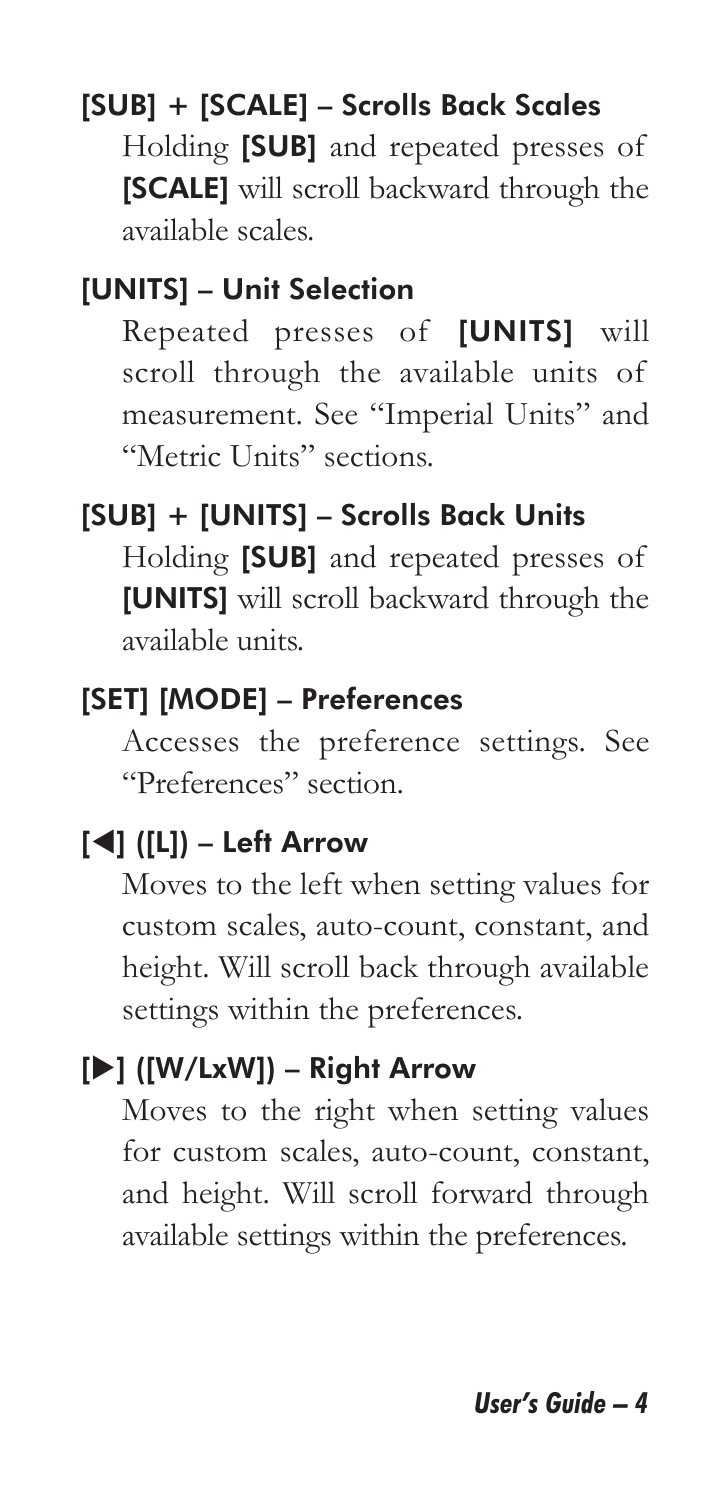#### [T] ([RCL]) – Down Arrow

 Decreases the number when setting values for custom scales, auto-count, constant, and height. Will scroll down through the preferences.

#### $[A]$  ( $[M+]$ ) – Up Arrow

 Increases the number when setting values for custom scales, auto-count, constant, and height. Will scroll up through the preferences.

#### **Measuring Keys**

#### [L] – Length

 Enters the displayed measurement into length.

#### [RCL] [L] - Length Recall

 Displays the stored length value. On a clear display, [L] can be pressed without [RCL].

#### [ON/CLEAR] + [L] – Length Clear

Clears the length value.

#### [W/LxW] – Width/Area

 Enters the displayed measurement into width. The total area will be displayed when the width is entered. Repeated presses will scroll through the following results: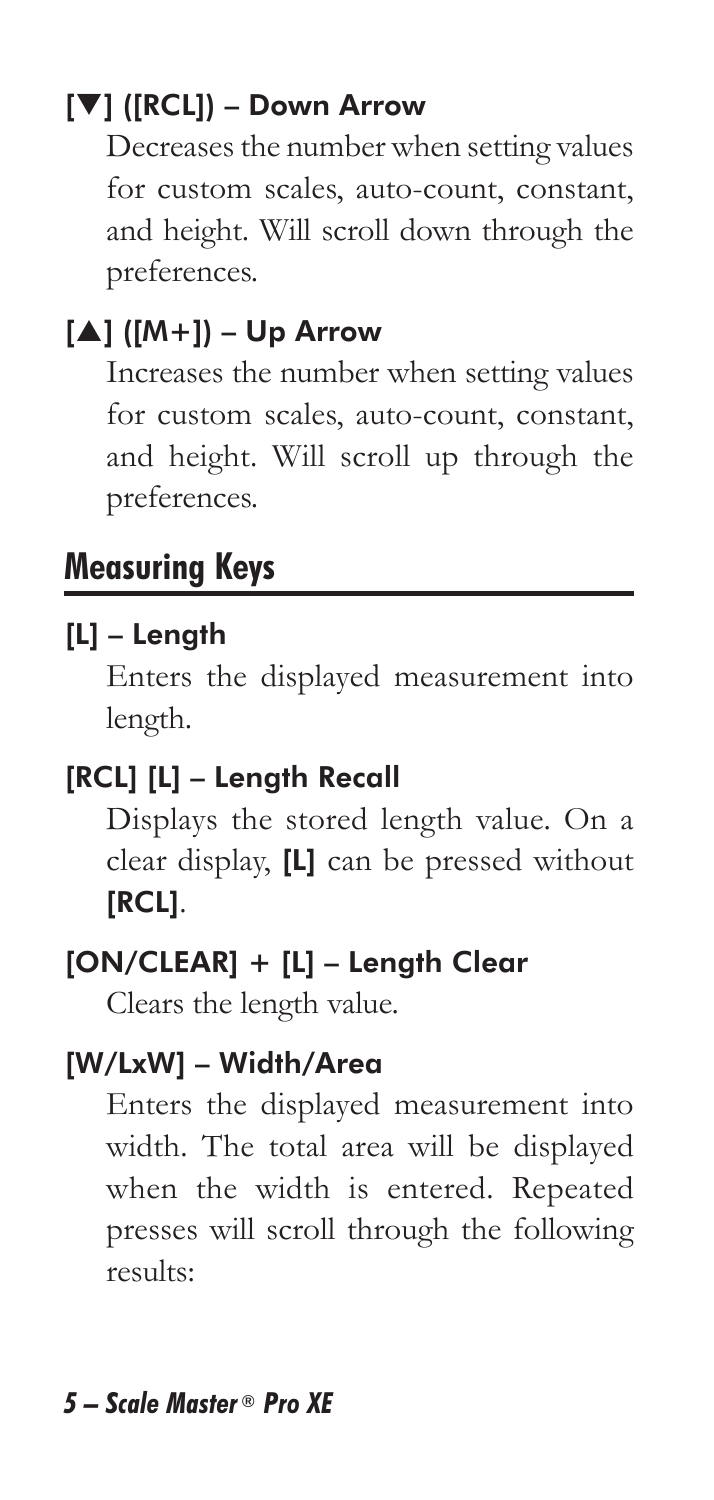- 1) Area
- 2) Perimeter
- 3) Volume (if Height is entered)
- 4) Wall Area (if Height is entered)
- 5) Stored Height (if Height is entered)
- 6) Stored Length
- 7) Stored Width

#### [RCL] [W/LxW] – Width Recall

 Displays the stored width value. On a clear display, [W/LxW] can be pressed without [RCL].

#### [ON/CLEAR] + [W/LxW] – Width Clear

Clears the width value.

#### [SET] [L] *(H)* – Height Set

 Enters the height setting mode. See the "Setting a Height" section.

#### [RCL] [SET] [L] – Height Recall

Displays the stored height value.

#### [SET] [W/LxW] *(LxWxH)* – Volume

 After pressing [SET], repeated presses of [W/LxW] will scroll through the following results:

- 1) Volume (if Height entered)
- 2) Wall Area (if Height entered)
- 3) Stored Height (if Height entered)
- 4) Stored Length
- 5) Stored Width
- 6) Area
- 7) Perimeter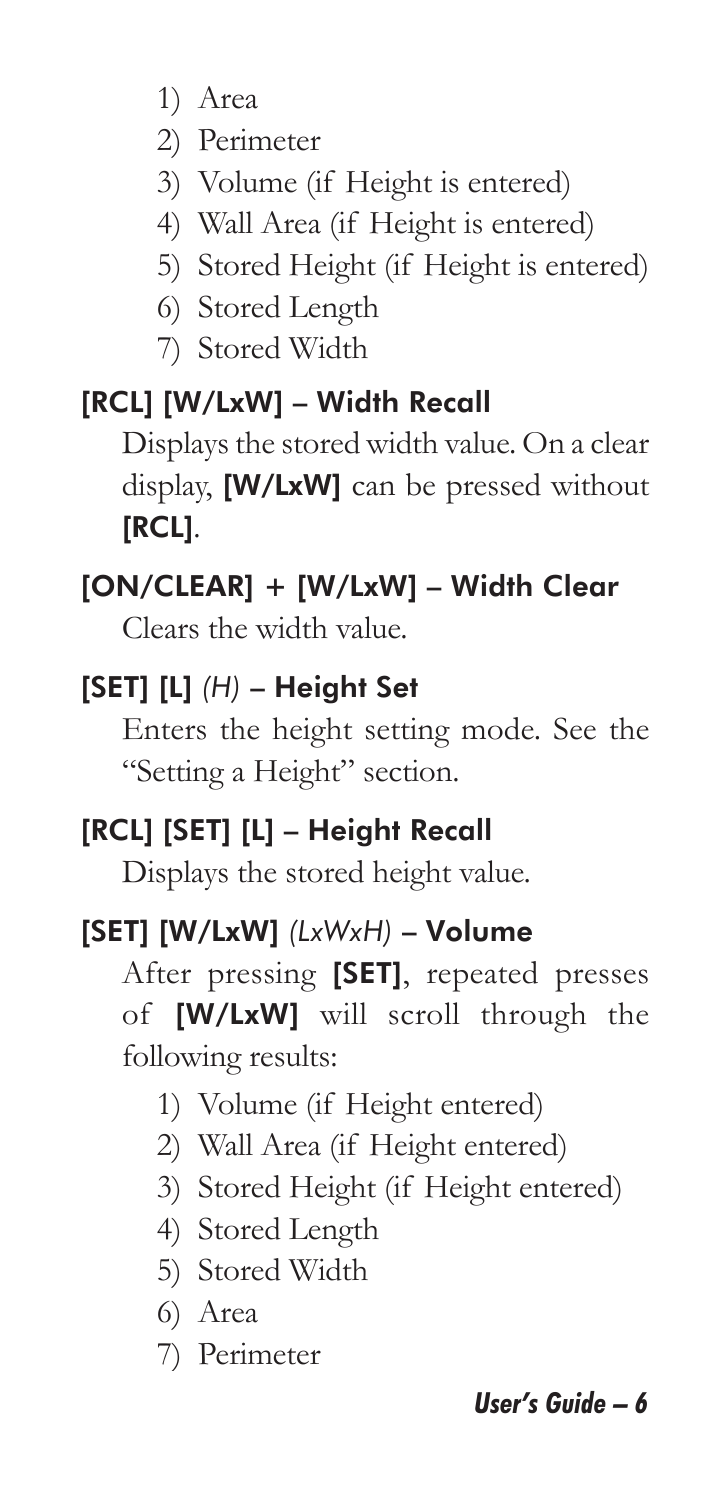#### [M+] – Memory Plus

 Adds the displayed value to the accumulative value.

#### [RCL] [M+] – Memory Recall

 Displays the value stored in accumulative memory.

#### [ON/CLEAR] + [M+] – Memory Clear

Clears the accumulative memory value.

#### [SET] [M+] *(M-)* – Memory Minus

 Subtracts the displayed value from the accumulative memory. [SUB] + [M+] will perform the same function.

#### [COUNT] – Count

Increases the count value by one.

#### [SUB] + [COUNT] – Count Subtract

Decreases the count value by one.

#### [RCL] [COUNT] – Count Recall

 Displays the count value in the main display.

#### [ON/CLEAR] + [COUNT] – Count Clear

Clears the count value.

#### [SET] [COUNT] – Auto-Count

 Enters auto-count setting mode. See the "Setting an Auto-Count" section.

#### *7 – Scale Master ® Pro XE*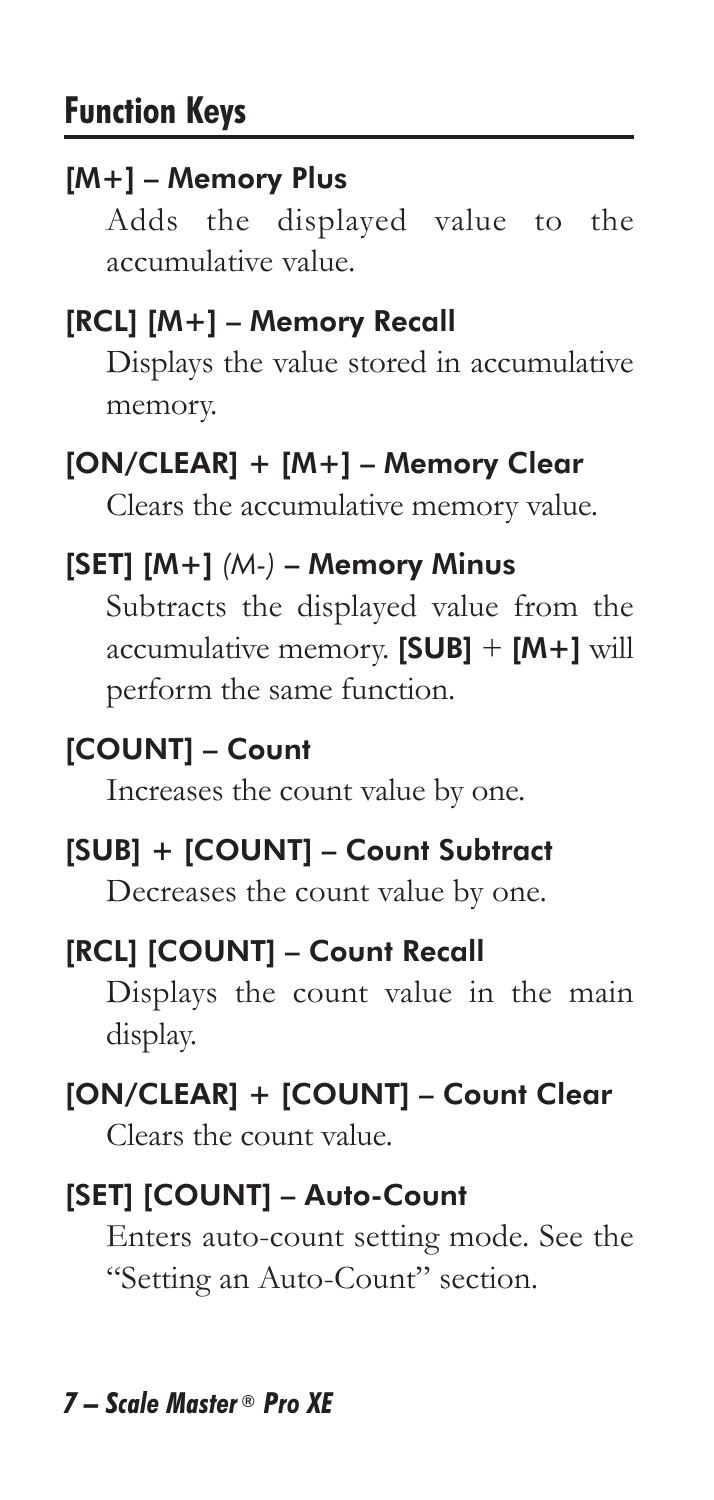#### [RCL] [SET] [COUNT] – Auto-Count Recall

Displays the stored Auto-Count value.

#### [XPC] – PC Send

 When connected to a PC, sends the value from the main display of the *Scale Master Pro XE* to the PC. All values are sent in decimal format.

#### [+K] – Constant Add

 Adds the constant value to the displayed measurement value.

#### [SET] [+K] – Constant Set

 Enters constant setting mode. See the "Setting a Constant (+K)" section.

#### [SUB] + [+K] – Constant Subtract

 Subtracts the constant value from the displayed measurement value.

#### [RCL] [+K] – Constant Recall

Displays the stored constant value.

#### [ON/CLEAR] + [+K] – Constant Clear

Clears the constant value.

#### [SUB] – Subtract Mode

 Toggles subtract mode on and off. When subtract mode is on, rolling forward or backward will subtract from the displayed measurement. Press [SUB] a second time or press [ON/CLEAR] to turn subtract mode off.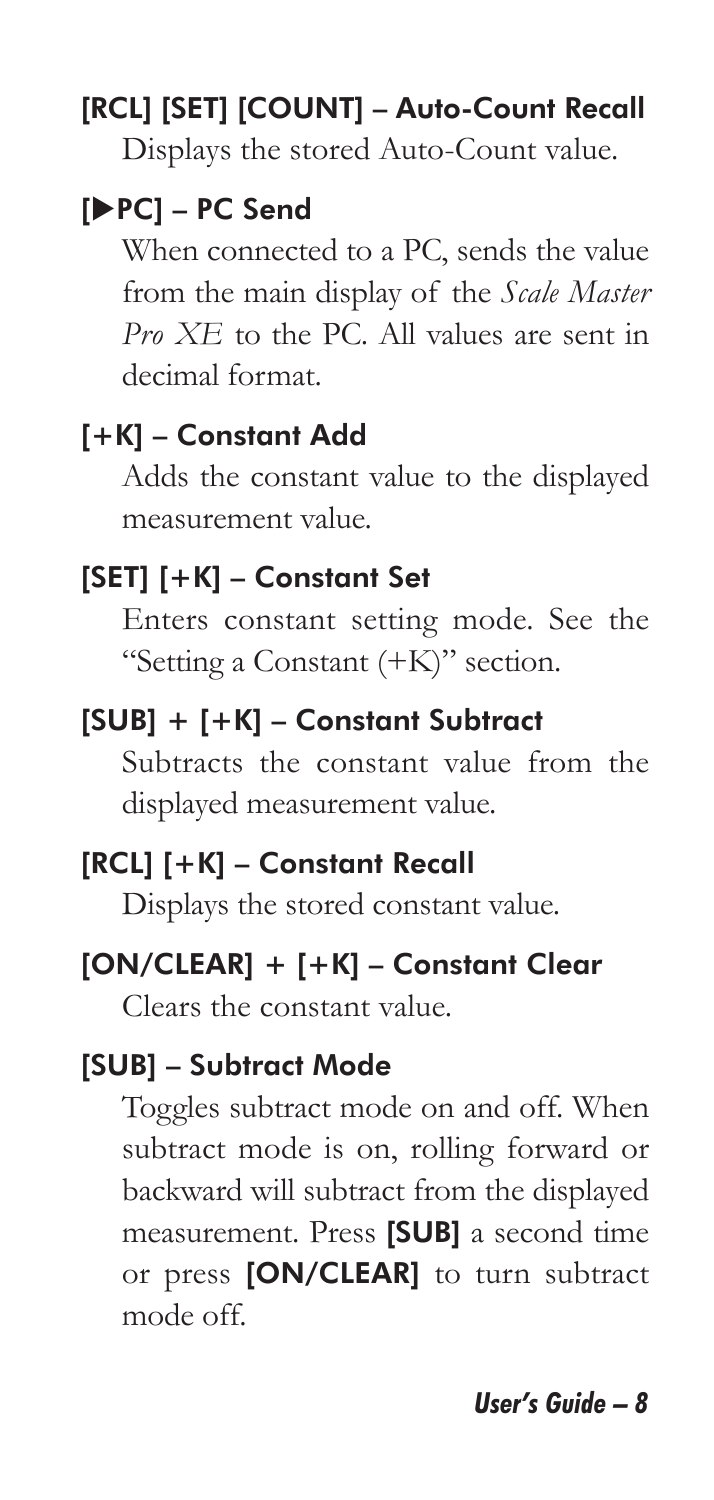## **USING THE SCALE MASTER PRO XE**



## **Adjusting the Wheel**

The Celcon® polymer wheel can be adjusted for each user's preference. To adjust the wheel, take a small, flat-head jeweler's screwdriver and slightly rotate the screw located near the wheel tip. Rotating the screw about 1/4 to 1/3 turn should be sufficient. Rotating the screw within those two values should adjust the wheel between free spinning (which is too loose) to skidding (which is too tight).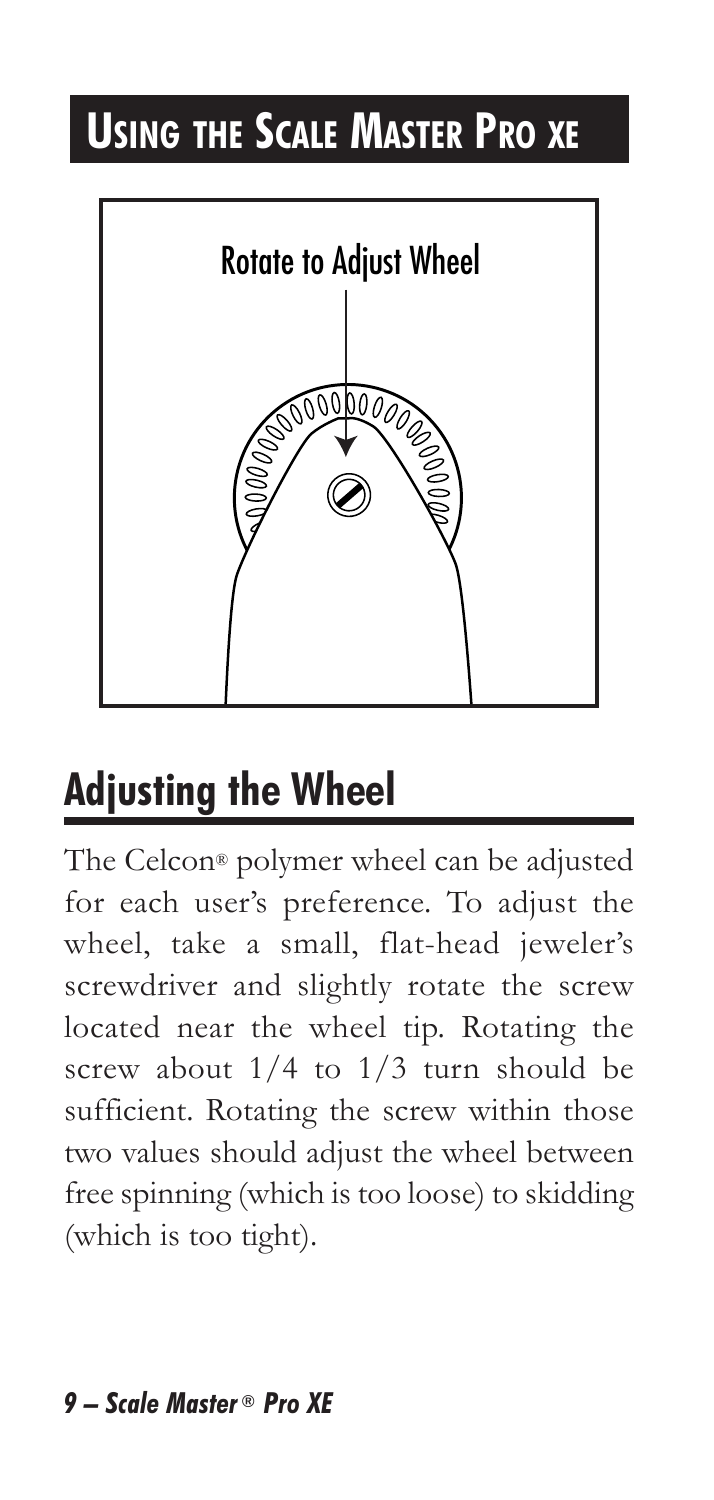## **Preferences**

Preferences allow customization of how the *Scale Master Pro XE* functions during certain operations. The following preferences are available:

**Button Beep (butn)** – Toggles on or off the beep sound that occurs at the press of a button or during auto-count.

| Beep, On  | - Button beep on  |
|-----------|-------------------|
| Beep, Off | - Button beep off |

**Rolling Click (roll)** – Toggles on or off the clicking sound that occurs while rolling.

| Clic, On  | - Rolling click on  |
|-----------|---------------------|
| Clic, Off | - Rolling click off |

**Stored Value Display (Stor)** – Toggles whether the value remains displayed or is cleared after being stored.

| Clr Lcd | - Display cleared     |
|---------|-----------------------|
| No Clr  | - Display not cleared |

(cont'd)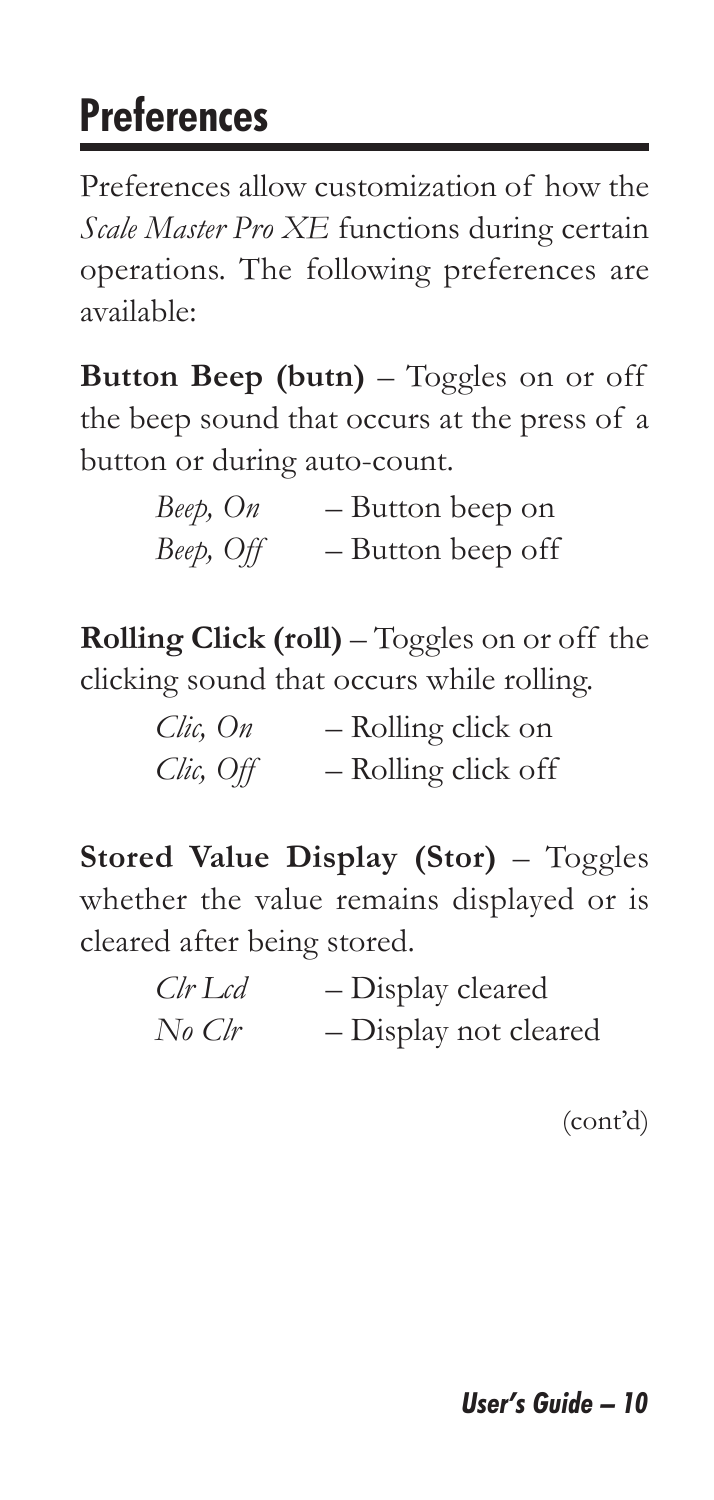(cont'd)

**PC Terminate (End PC)** – Determines where the "cursor" moves after a value is sent to the PC. The settings represent the key being pressed on the PC keyboard:

| Enter | – PC Enter       |
|-------|------------------|
| Tab   | – PC Tab         |
| Left  | – PC Left Arrow  |
| Right | – PC Right Arrow |
| $U_p$ | – PC Up Arrow    |
| Dn    | – PC Down Arrow  |
| None  | - No Terminate   |

**PC Send Display (SEnd PC)** – Toggles whether the value remains displayed or is cleared after being sent to the PC.

| $Clr$ Lcd | - Display cleared     |
|-----------|-----------------------|
| No Clr    | - Display not cleared |

**PC Send Beep (SEnd PC)** - Toggles whether or not a beep sounds when a value is sent to the PC. It is a single beep for a successful send and a double beep for an unsuccessful send or error.

| Beep, On  |  | - Button beep on  |  |
|-----------|--|-------------------|--|
| Beep, Off |  | - Button beep off |  |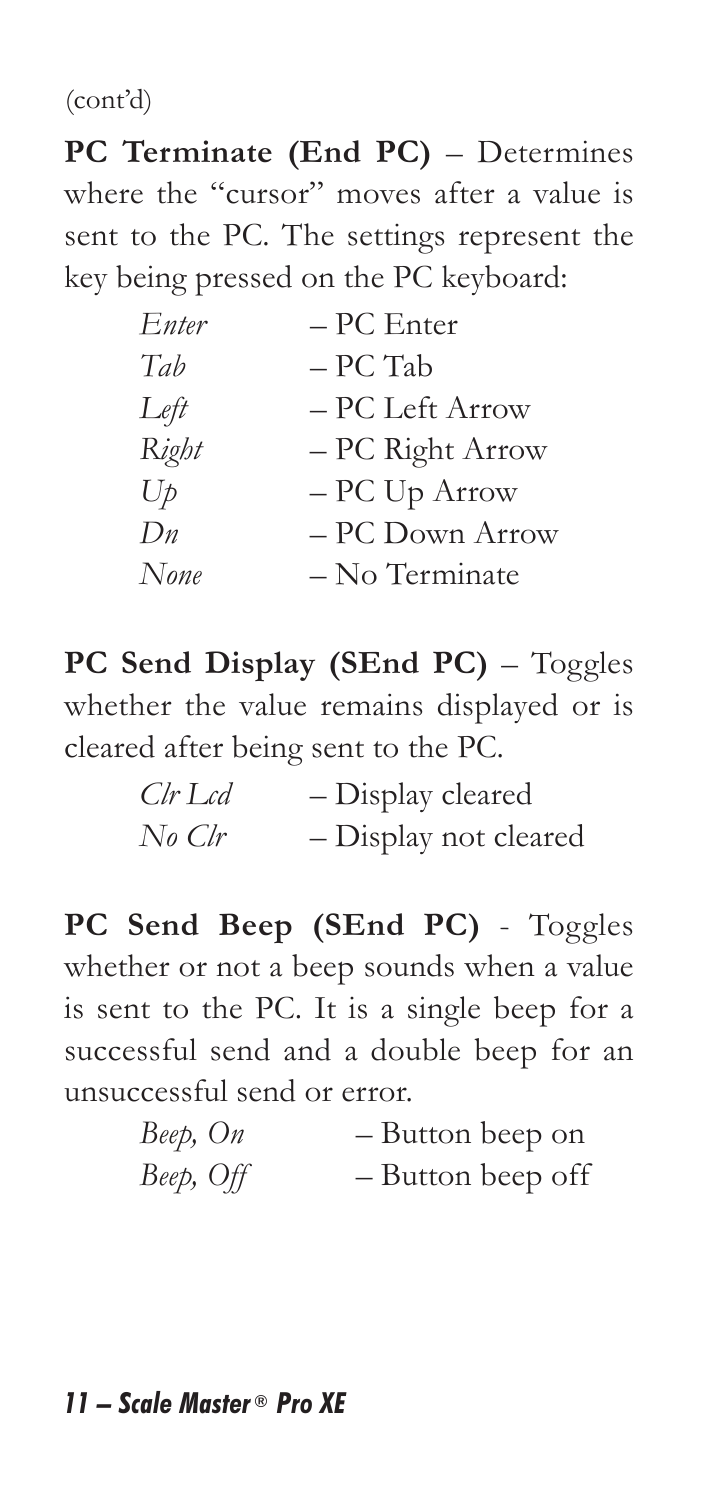#### **Setting Preferences:**

- 1) Press [SET] [MODE] to access the preferences.
- 2) Press the  $[M+]$  ( $\triangle$ ) key to move up or the  $[RCL]$  ( $\nabla$ ) key to move down through the list of preferences.
- 3) When the preference to be changed is displayed, press the  $[W/LxW]$  ( $\blacktriangleright$ ) key to move forward or the  $[L]$  ( $\blacktriangleleft$ ) key to move backward through the settings for the selected preference.
- 4) Once the desired setting is displayed, press the  $[M+]$  ( $\triangle$ ) or  $[RCL]$  ( $\nabla$ ) key to move to another preference or press [SET] to save and exit.

## **Imperial/Metric Modes**

The *Scale Master Pro XE* is set up to use Imperial (Standard) dimensional units by default. The *Scale Master Pro XE* can be set to Metric Mode by switching the IMP/MET switch to MET.

While in Metric mode, MET will remain lit in the display.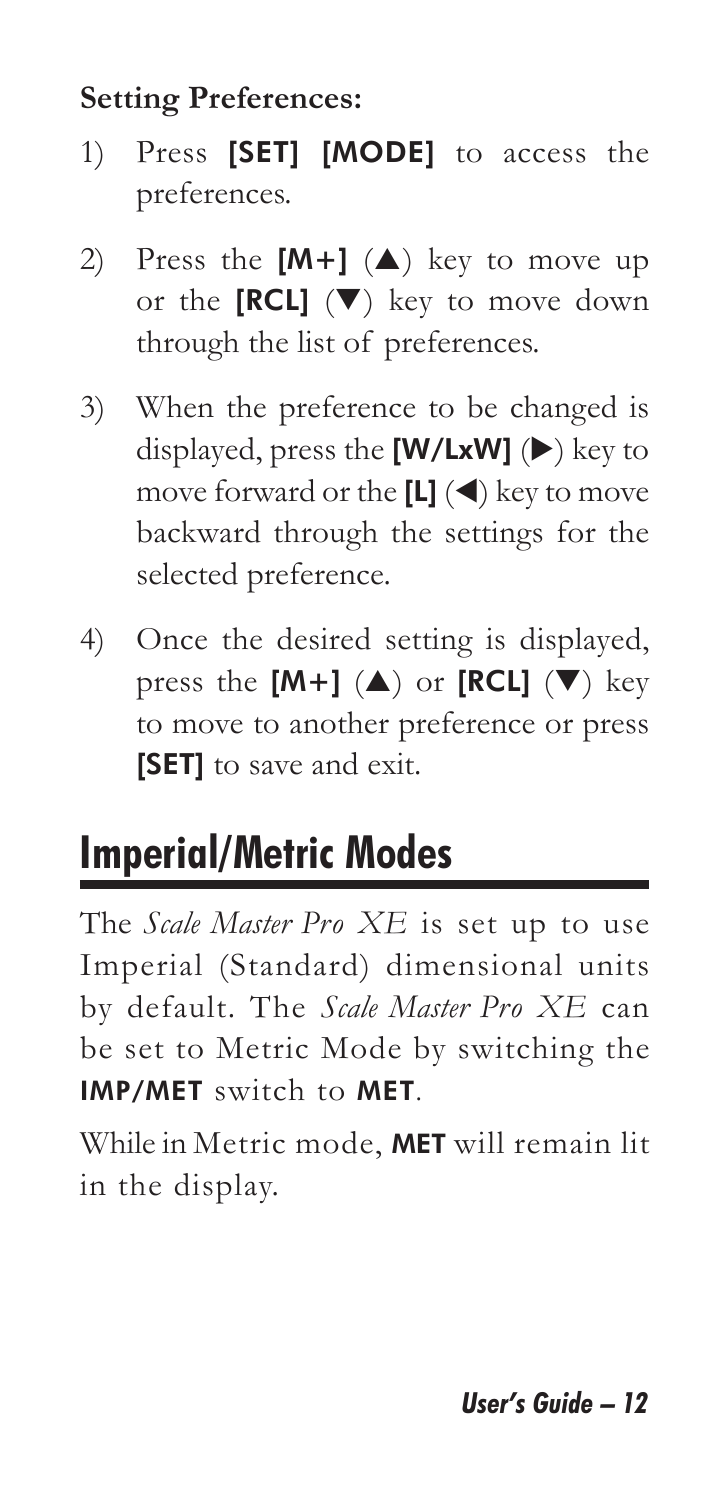## **Built-In Scales**

### **Imperial (Standard) Units**

| Architect<br><b>ARCH</b><br>$1$ foot= | Engineer-I<br><b>ENGI</b><br>$1$ inch= | Engineer-II<br><b>ENGII</b><br>1 inch= | Map<br><b>MAP</b><br>$1$ inch= |
|---------------------------------------|----------------------------------------|----------------------------------------|--------------------------------|
| 1/4"                                  | 10.0'                                  | 300.0'                                 | 1.0 Mi                         |
| 3/8"                                  | 20.0'                                  | 333.3'                                 | 1.5 Mi                         |
| 1/2"                                  | 30.0'                                  | 400.0'                                 | 2.0 Mi                         |
| 3/4"                                  | 40.0'                                  | 416.6'                                 | 3.0 Mi                         |
| 1/1(1")                               | 50.0'                                  | 500.0'                                 | 4.0 Mi                         |
| $3/2(1^{1/2})$                        | 60.0'                                  | 583.3'                                 | 5.0 Mi                         |
| $2/1$ (2")                            | 83.3'                                  | 600.0'                                 | 6.0 Mi                         |
| 3/1(3")                               | 100.0'                                 | 625.0'                                 | 10.0 Mi                        |
| 4/1(4")                               | 166.6'                                 | 666.6'                                 | 20.0 Mi                        |
| 1/32"                                 | 200.0'                                 | 750.0                                  | 24.0 Mi                        |
| 1/16"                                 | 250.0'                                 | 1,000.0                                | 25.0 Mi                        |
| 3/32"                                 |                                        | 1,200.0                                |                                |
| 1/8"                                  |                                        | 2,000.0'                               |                                |
| 3/16"                                 |                                        | 3,000.0'                               |                                |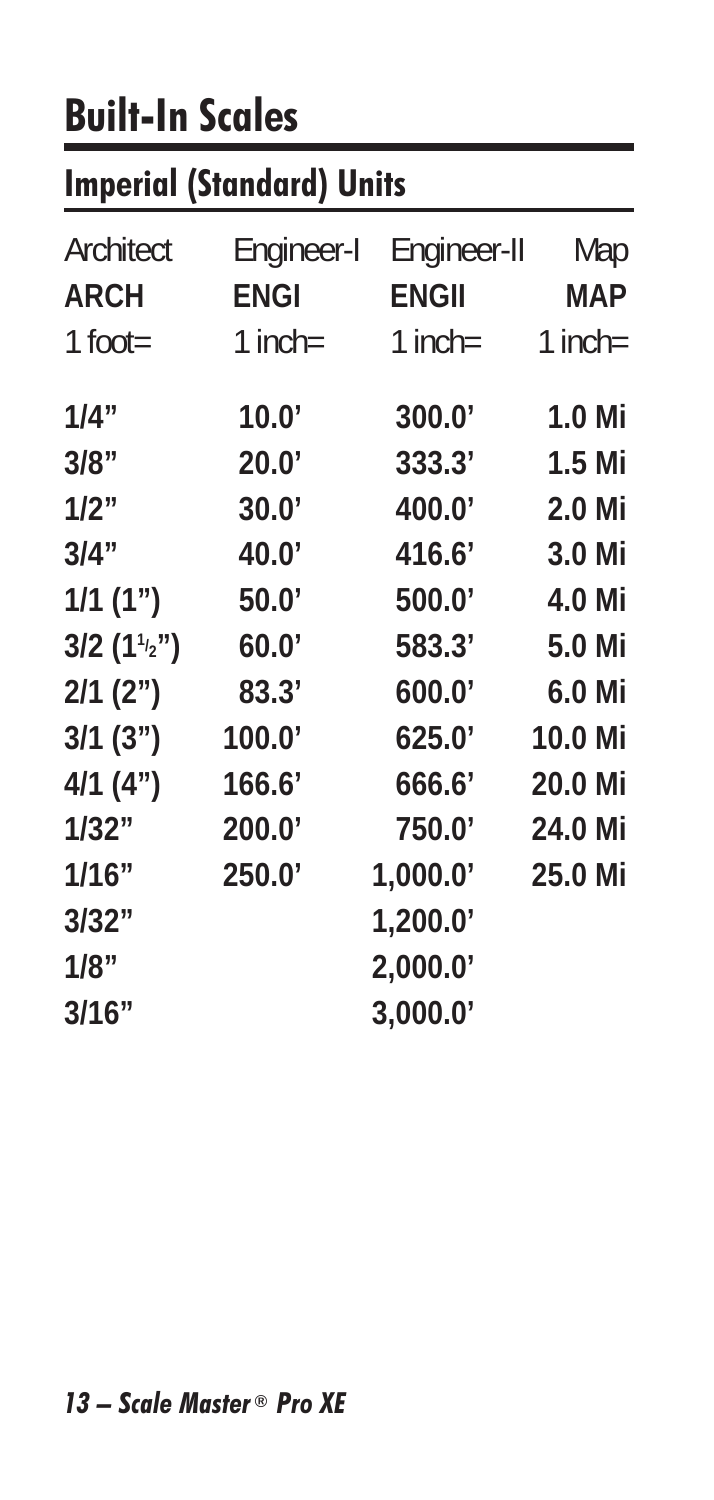#### **Metric Units**

| Architect<br><b>ARCH</b> | Engineer-I<br><b>ENGI</b> | Engineer-II<br><b>ENGII</b> | Map<br>MAP |
|--------------------------|---------------------------|-----------------------------|------------|
| 1:50                     | 1:100.0                   | 1:1,000                     | 1:100k     |
| 1:75                     | 1:125.0                   | 1:1,250                     | 1:125k     |
| 1:1                      | 1:150.0                   | 1:1.500                     | 1:200k     |
| 1:2                      | 1:200.0                   | 1:1,625                     | 1:250k     |
| 1:3                      | 1:250.0                   | 1:2,000                     | 1:500k     |
| 1:4                      | 1:300.0                   | 1:2,500                     | 1:1,000k   |
| 1:5                      | 1:400.0                   | 1:5,000                     | 1:2,000k   |
| 1:10                     | 1:500.0                   | 1:6,000                     | 1:2,500k   |
| 1:20                     |                           | 1:10k                       |            |
| 1:25                     |                           | 1:12.5k                     |            |
| 1:30                     |                           | 1:20k                       |            |
| 1:40                     |                           | 1:25k                       |            |
|                          |                           | 1:50k                       |            |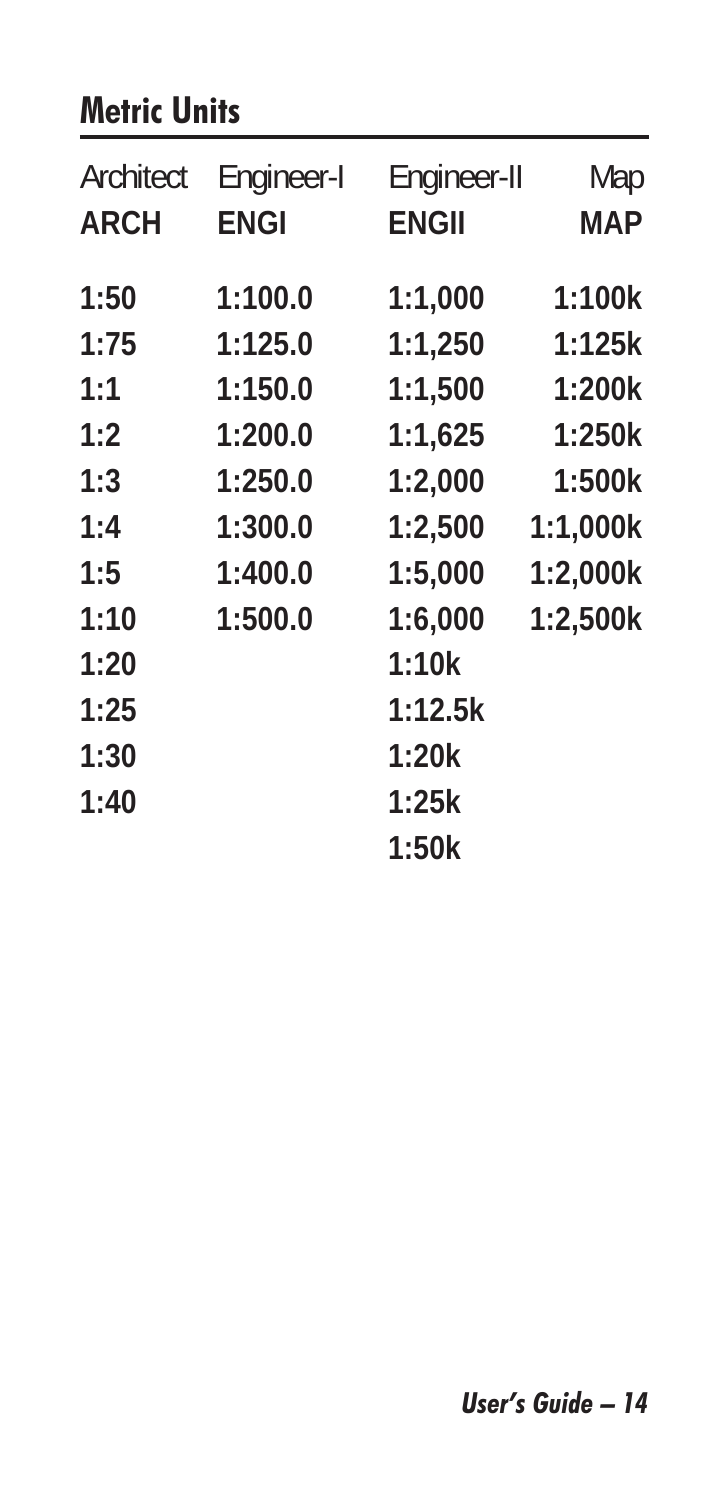## **Changing Modes**

Repeated presses of the [MODE] key will scroll through the list of available modes. Holding [SUB] when pressing [MODE] will scroll backward through the list of available modes.

## **Changing Scales**

Repeated presses of the [SCALE] key will scroll through the list of available scales. Holding [SUB] when pressing [SCALE] will scroll backward through the list of available scales.

## **Changing Units**

Repeated presses of the [UNITS] key will scroll through the list of available units. Holding [SUB] when pressing [UNITS] will scroll backward through the list of available units.

## **Locking Modes, Scales and Units**

Your *Scale Master Pro XE* comes equipped with a lock switch that prevents inadvertently changing drawing scales. When the lock is activated, a lock symbol will be displayed in the LCD. While active, the Mode, Scale and Units cannot be revised.

#### *15 – Scale Master ® Pro XE*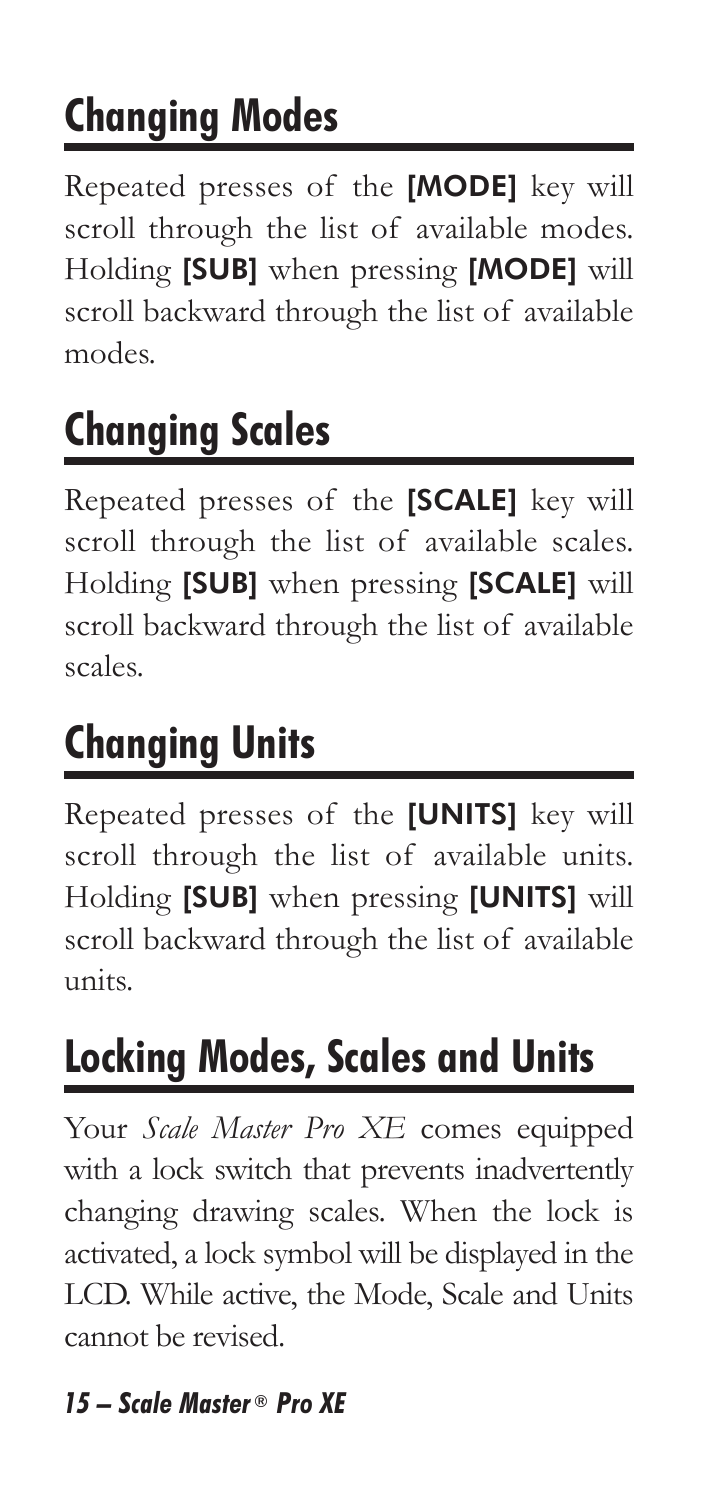### **Operation**

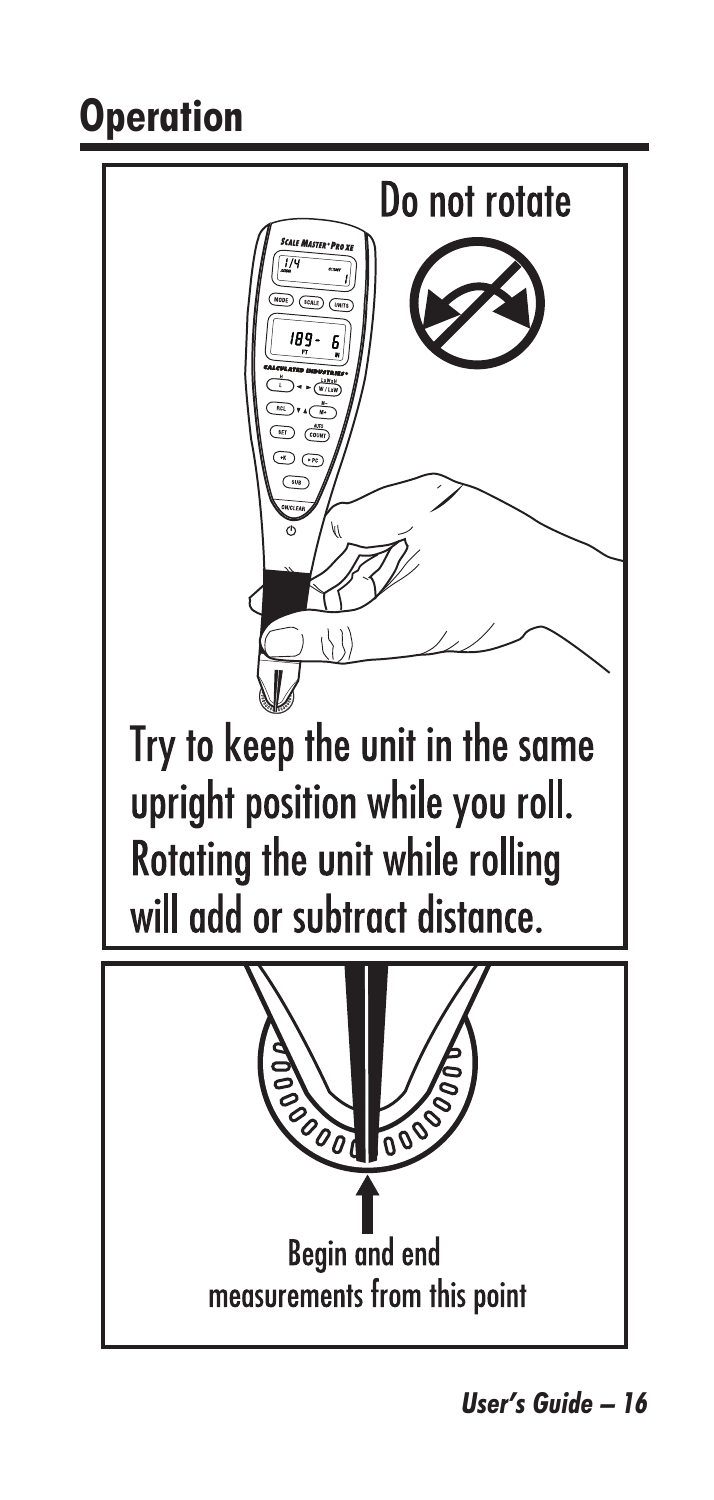## **Rolling a Measurement**

To take a measurement with the *Scale Master Pro XE*:

- 1) Turn the unit on. If the display does not show zero (0), press the [ON/CLEAR] key to clear the display.
- 2) Select your type of scale by pressing the [MODE] key. Then press the [SCALE] key to select your scale.
- 3) Begin rolling. The display will register your measurements. When you roll the unit, be sure to hold the unit upright (see the first picture in the "Operation" section).

 Also make sure you start and stop at the exact points you are measuring. Otherwise your roll may not be accurate (see the second picture in the "Operation" section).

4) Press the [ON/CLEAR] key to clear the display and begin a new measurement.

#### *17 – Scale Master ® Pro XE*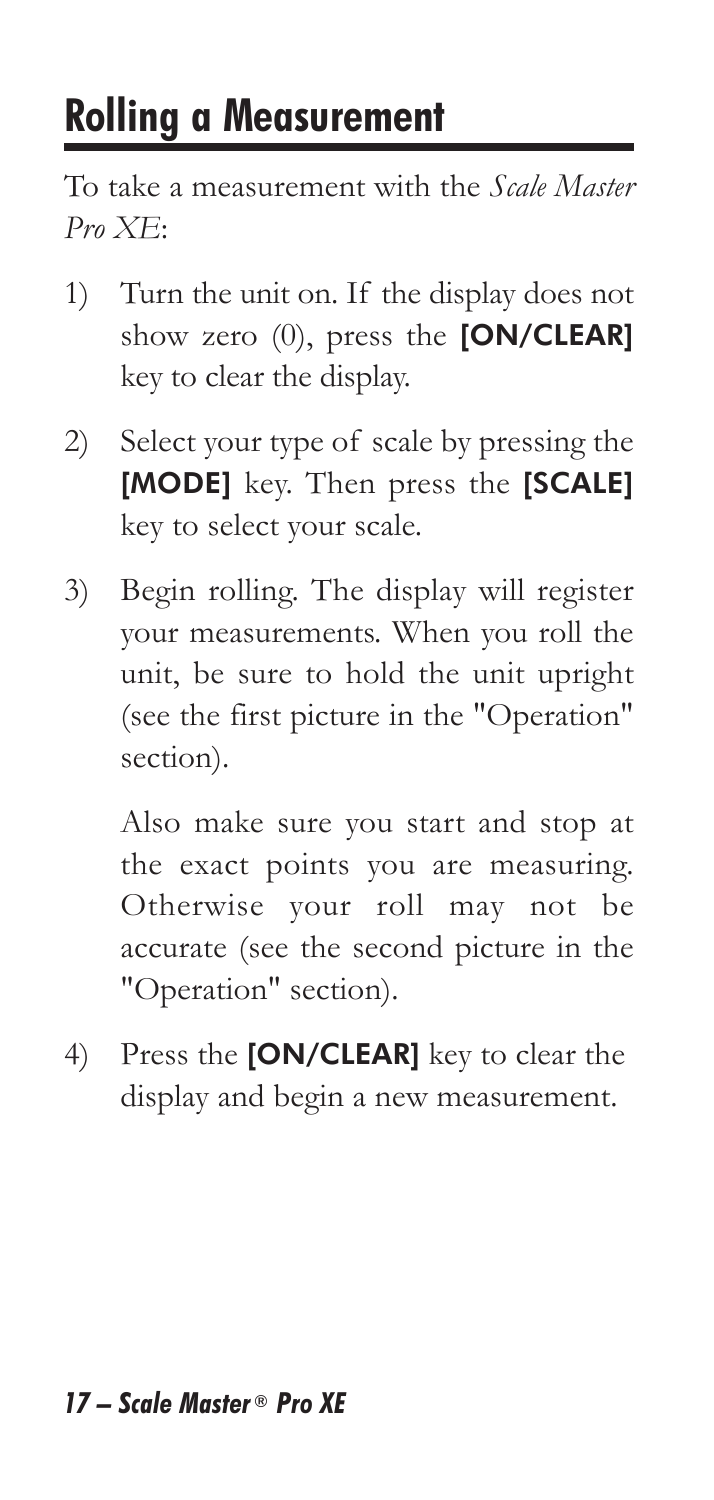## **Using the Memory Function**

The Memory function allows you to add rolled or counted values. However, you cannot add dimensioned (rolled) and nondimensioned (counted) values together.

To add rolled values:

- 1) Roll the first value.\* Press [M+]. The Memory indicator "M" appears and the value is added to Memory.
- 2) Roll the next value. Press [M+]. This value is added to your previous value stored in Memory.
- 3) You can continue to add values using the [M+] key. Press [RCL] [M+] to review the total in Memory.

*\*Note: For count values, you must press the [COUNT] key to count your value. Then press [RCL] [COUNT] to move the count value to the main display. Press [M+] to add this value to Memory.*

See the "Function Keys" section for additional memory functions.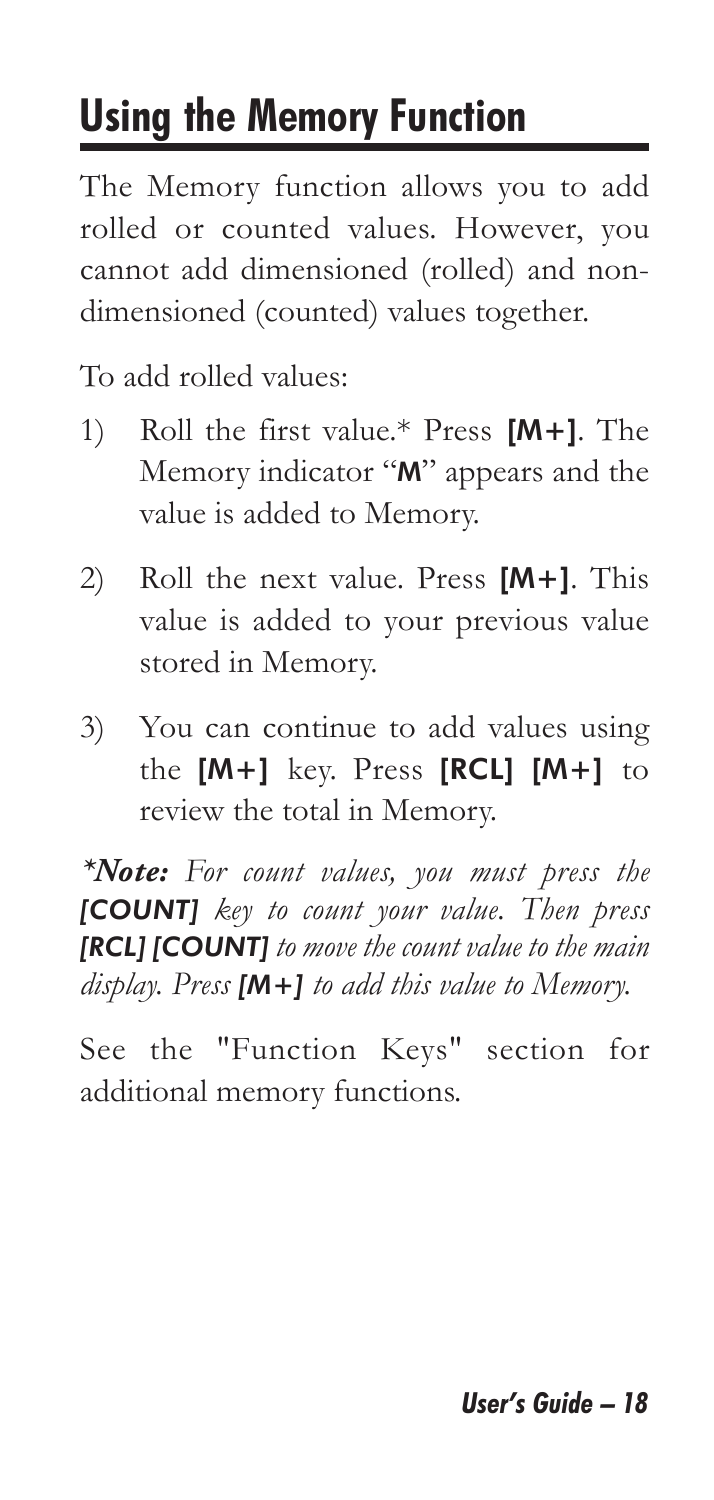#### $[SET] [M+]$

Subtracts the value in the main display from the value stored in Memory.

#### [RCL] [M+]

Displays the total accumulated value in Memory. Repeated presses of [M+] will toggle between total accumulated value, number of entries in Memory, and average value of all entries in Memory.

#### $[ON/CLEAR] + [M+]$

Clears the Memory register.

## **Using Ruler Mode**

Your *Scale Master Pro XE* can be used as a rolling ruler, which is especially useful for measuring irregular shapes.

To change to Ruler Mode, press the [MODE] key until the Ruler Mode is indicated in the upper display as "TAPE." Begin rolling.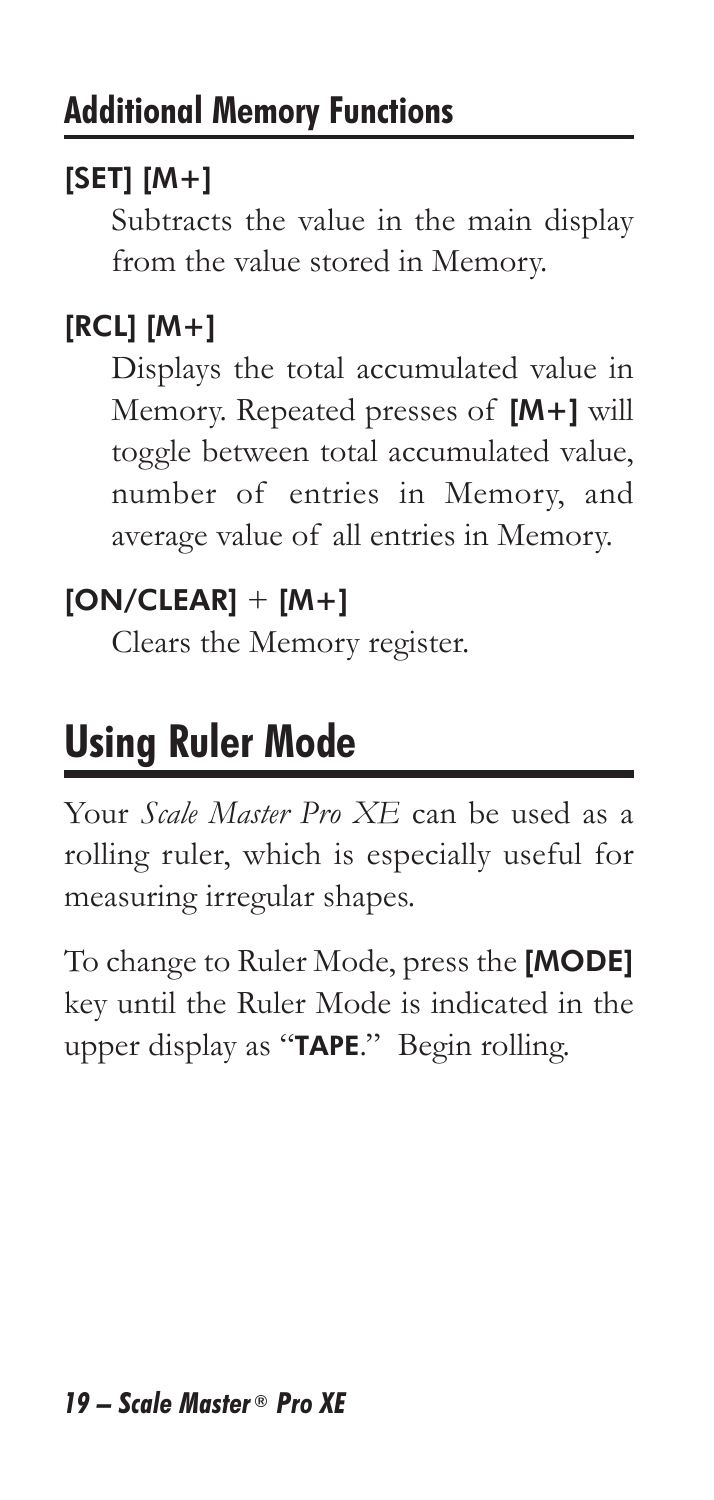## **Programming Mode**

The *Scale Master Pro XE* allows you to pre-set frequently used values, including:

- Custom Scales (5 Imp/5 Met)
- Auto-Count distance
- $\bullet$  +K (Constant) value
- Height value

To begin setting values, press the [SET] key and then the desired key to be programmed. The following keys are used in programming mode:

[UNITS] Toggles through available units.

 $[W/LxW]$  ( $\blacktriangleright$ ) Advances the cursor to the next place to the right.

 $[L]$  ( $\triangleleft$ ) Moves the cursor back to the next place to the left.

 $[M+]$  ( $\triangle$ ) Increases the selected value.

 $[RCL]$  ( $\nabla$ ) Decreases the selected value.

[ON/CLEAR] Exits without saving any changes.

[SET] Exits and saves changes.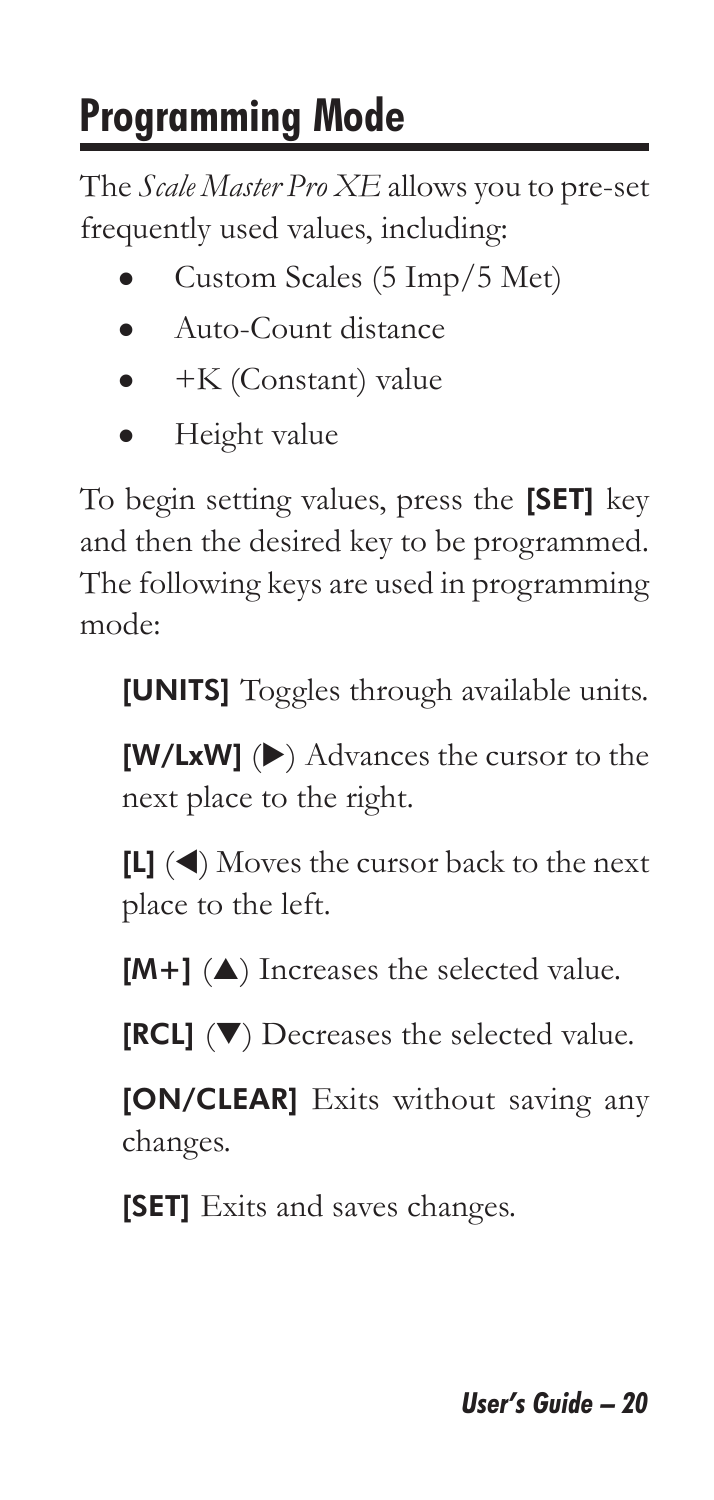## **Setting Custom Scales**

You can store ten Custom Scales: five in Imperial Mode and five in Metric Mode.

You can set a custom scale two ways: by "rolling in" a known distance or by entering the exact distance.

#### **Rolling a Custom Scale**

- 1) Press [MODE] until  $#$  OPEN (# being a number 1-5) appears in the scale box display.
- 2) Press [SET] [SCALE]. "ROLL" will appear in the main display.
- 3) Roll desired distance. "ROLLING" now appears in the main display.
- 4) Press [SCALE]. The annunciator will begin flashing "FT IN" for Imperial Mode, "M" for Metric Mode.
- 5) To change the units of measurement, press [UNITS] until your desired units appear. Press the  $[W/LxW]$  ( $\blacktriangleright$ ) or the  $[L]$  ( $\triangleleft$ ) key to begin setting the distance. The selected digit will start flashing.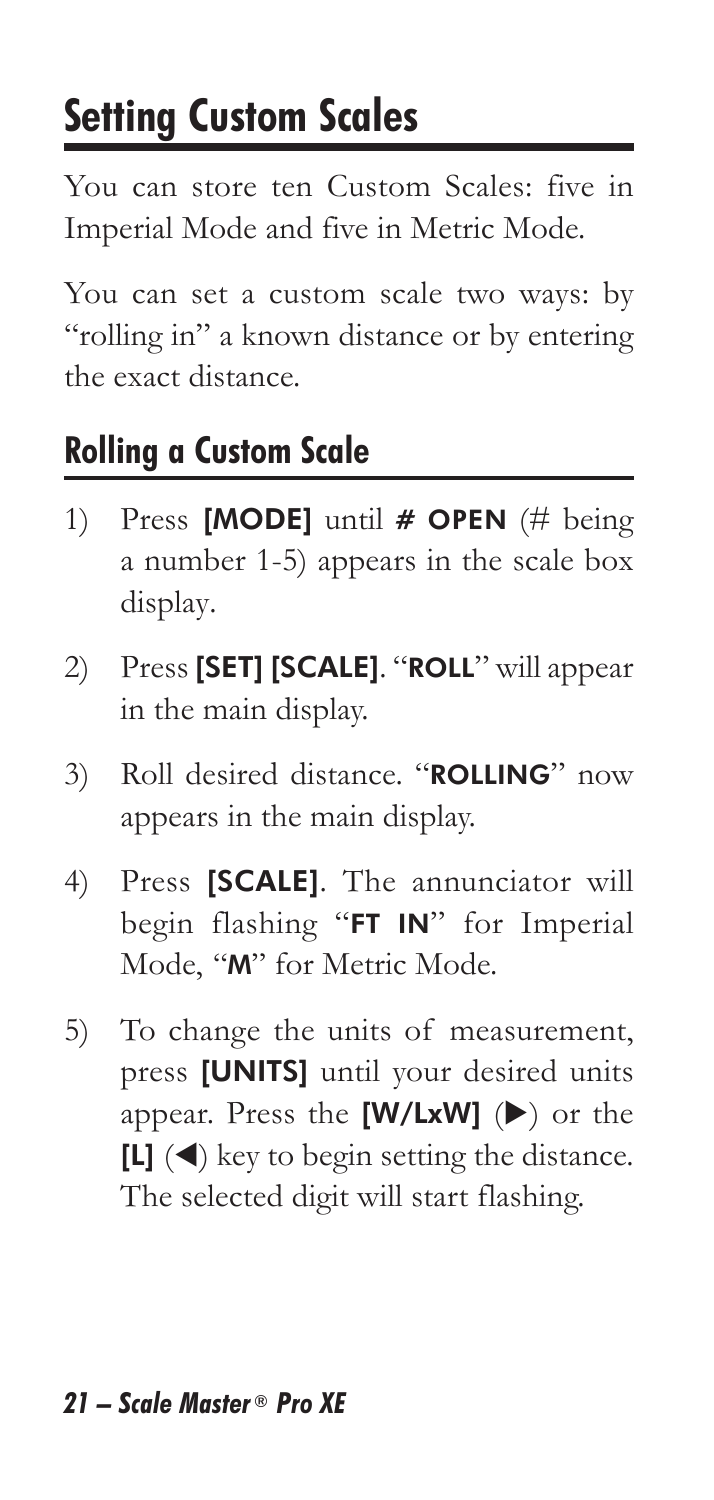- 6) Press  $[M+] (\triangle)$  to increase or  $[RCL] (\nabla)$ to decrease the selected digit. Press the  $[W/LxW]$  ( $\blacktriangleright$ ) key to move to the next digit to the right or the  $[L]$  ( $\blacktriangleleft$ ) key to move back to the left.
- 7) Once the desired value has been entered, press [SET] to store value and exit the programming mode.

*Note: Pressing [ON/CLEAR] will exit the programming mode without saving any value as the Custom Scale.* 

#### **Entering a Custom Scale**

- 1) Press [MODE] until  $#$  OPEN (# being a number 1-5) appears in the scale box display.
- 2) Press [SET] [SCALE]. "ROLL" will appear in the main display.
- 3) Press [SCALE] again. The annunciator will begin flashing "FT IN" for Imperial Mode. The left-most digit flashes for Metric Mode.

*Note: If in Metric Mode, skip to Step 5.*

(cont'd)

#### *22 – User's Guide*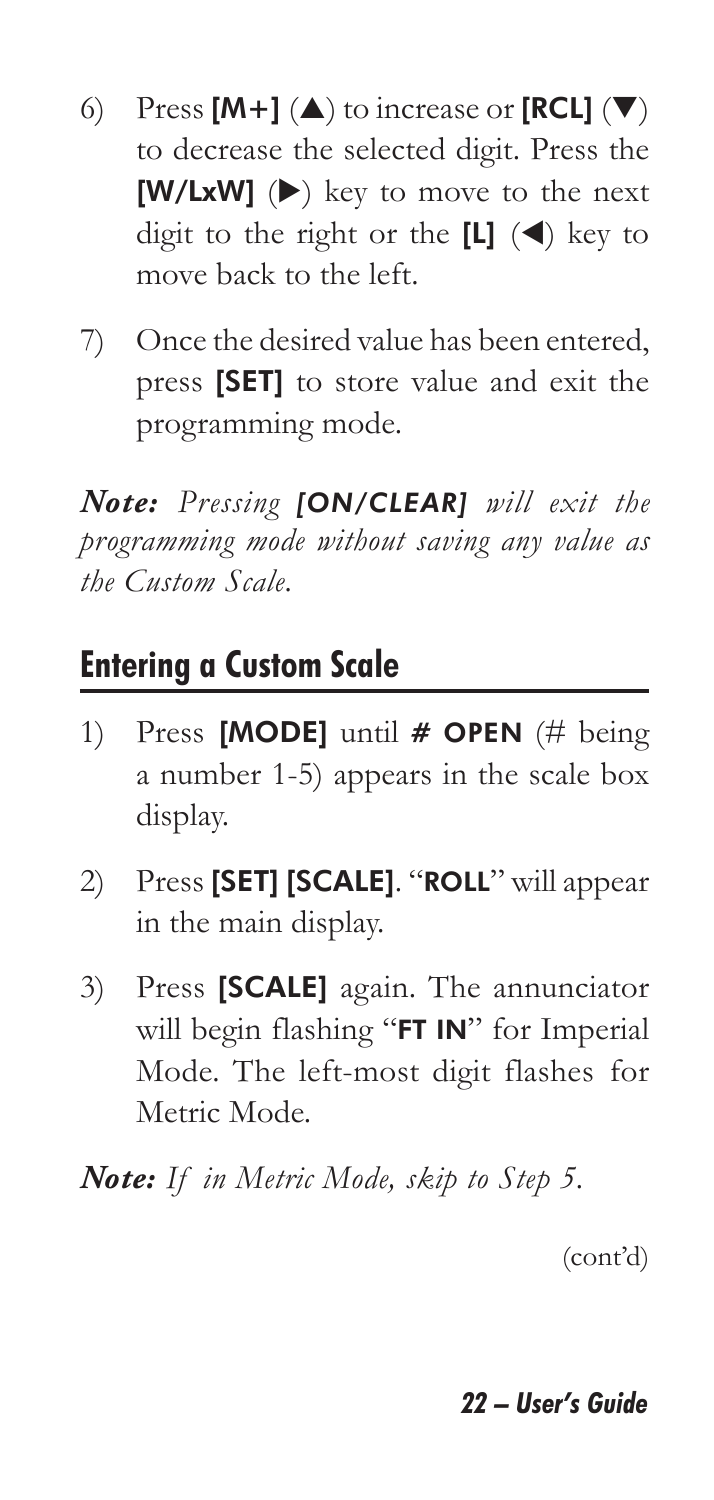(cont'd)

- 4) To change the units of measurement, press [UNITS] until your desired units appear. Press the  $[W/LxW]$  ( $\blacktriangleright$ ) or the  $[L]$  ( $\triangleleft$ ) key to begin setting the distance. The selected digit will start flashing.
- 5) In Imperial mode, the scale will be one inch equals the distance you entered. In Metric mode, entered scales are direct ratios.
- 6) Press  $[M+] (\triangle)$  to increase or  $[RCL] (\nabla)$ to decrease the selected digit. Press the  $[W/LxW]$  ( $\blacktriangleright$ ) key to move to the next digit to the right or the  $[L]$  ( $\blacktriangleleft$ ) key to move back to the left.
- 7) Once the desired value has been entered, press [SET] to store value and exit the programming mode.

Press [RCL] [SCALE] while in custom mode to display the current custom scale.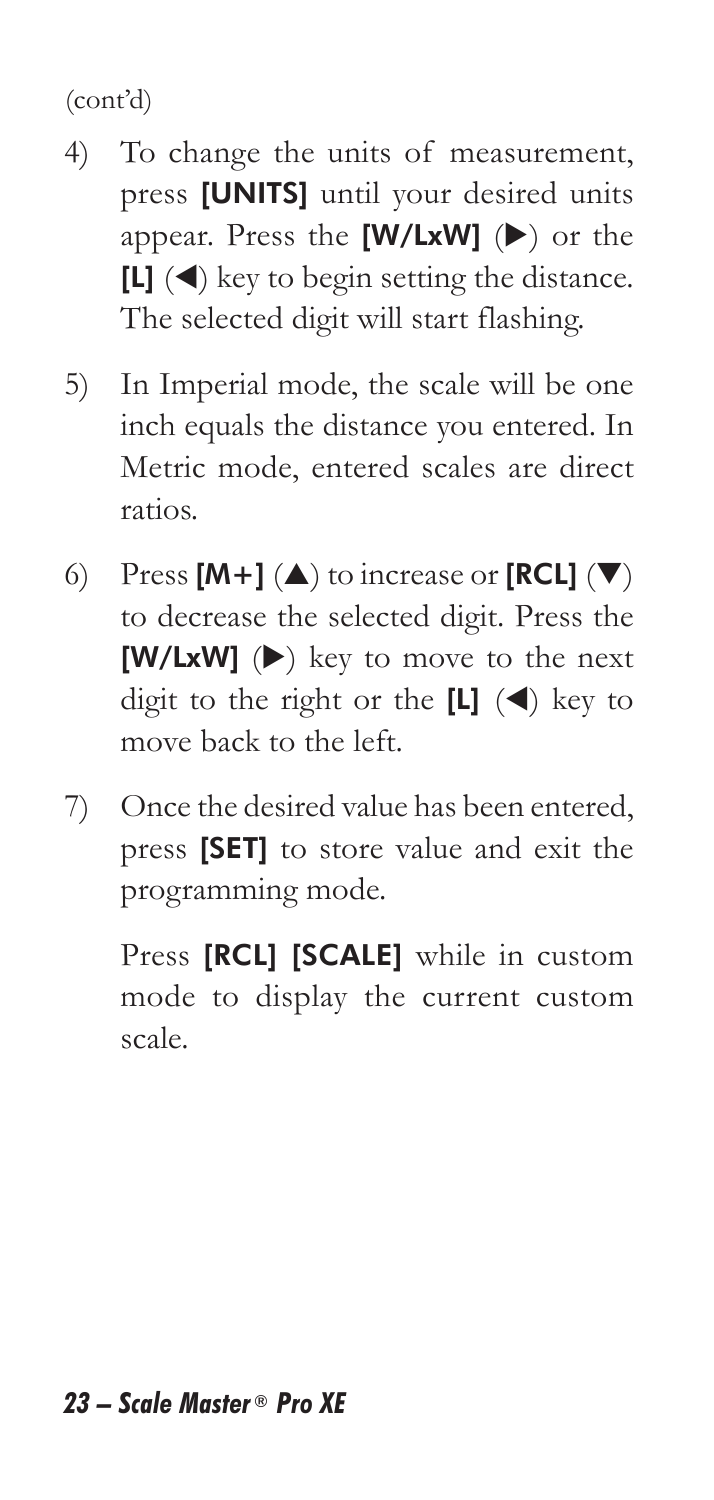### **Setting an Auto-Count**

The *Scale Master Pro XE* has an Auto-Count function that allows you to count how many times you've rolled a certain distance. You will hear a beep each time you roll that distance.

To set an Auto-Count:

- 1) Press [SET] [COUNT] to access the Auto-Count function. The appropriate annunciator will begin flashing "FT IN" for Imperial mode or "M" for Metric mode. "AUTO COUNT" will appear in the display.
- 2) To change the units of measurement, press [UNITS] until your desired units appear. Press the  $[W/LxW]$  ( $\blacktriangleright$ ) or the  $[L]$  ( $\blacktriangleleft$ ) key to begin setting the distance. The selected digit will start flashing.
- 3) Press  $[M+] (\triangle)$  to increase or  $[RCL] (\nabla)$ to decrease the selected digit. Press the  $[W/LxW]$  ( $\blacktriangleright$ ) key to move to the next digit to the right or the  $[L]$  ( $\blacktriangleleft$ ) key to move back to the left.

(cont'd)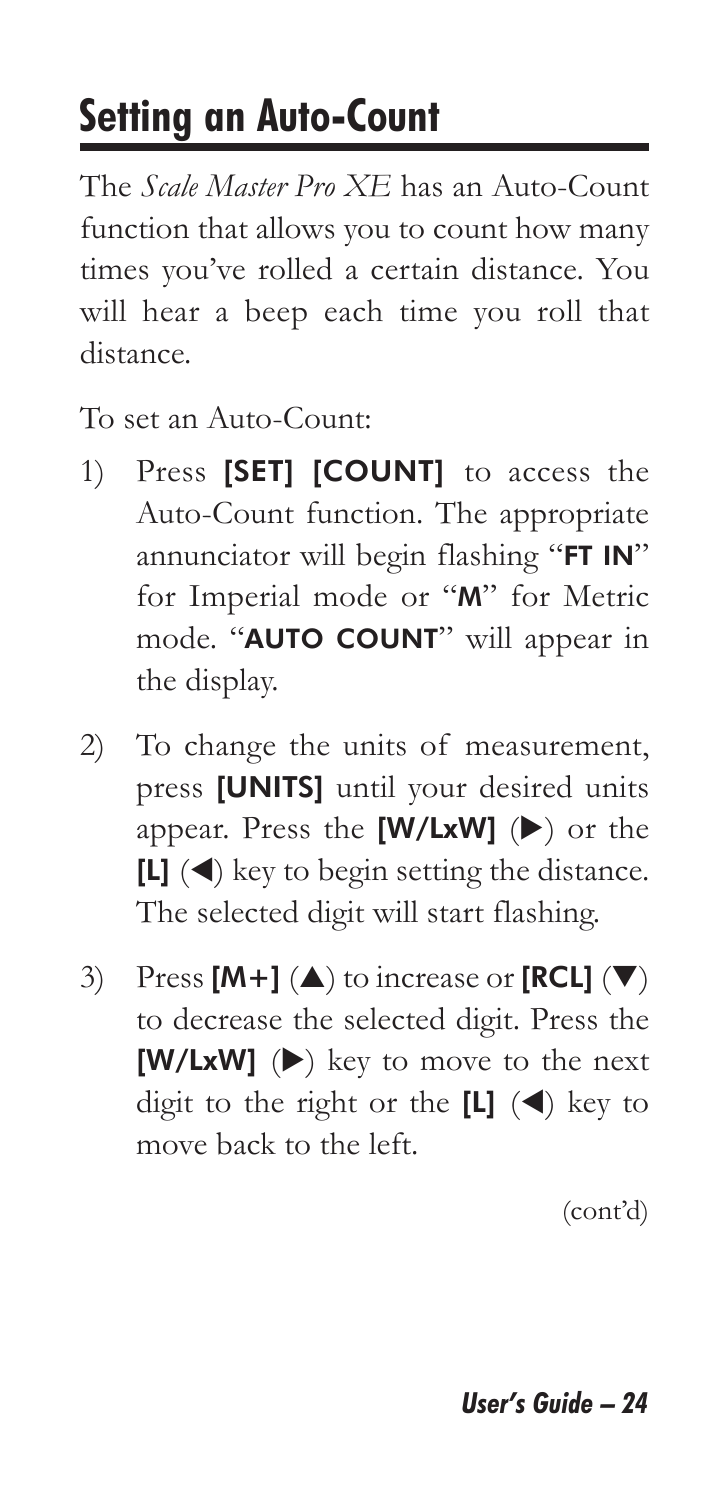(cont'd)

- 4) Once the desired value has been entered, press [SET] to save changes and put the unit into Auto-Count mode.
- 5) Roll a distance. The unit will beep each time you roll the programmed distance. The count number in the display will increase.
- 6) Press [SET] [COUNT] to exit Auto-Count mode.

## **Setting a Constant (+K)**

This function is used to store a constant value. Once a constant value has been stored, pressing  $[+K]$  will add that value to the displayed measurement.

To set a constant:

1) Press [SET] [+K] to access the constant function. The appropriate annunciator will begin flashing "FT IN" for Imperial Mode or "M" for Metric Mode. "PLUSk" will appear in the display.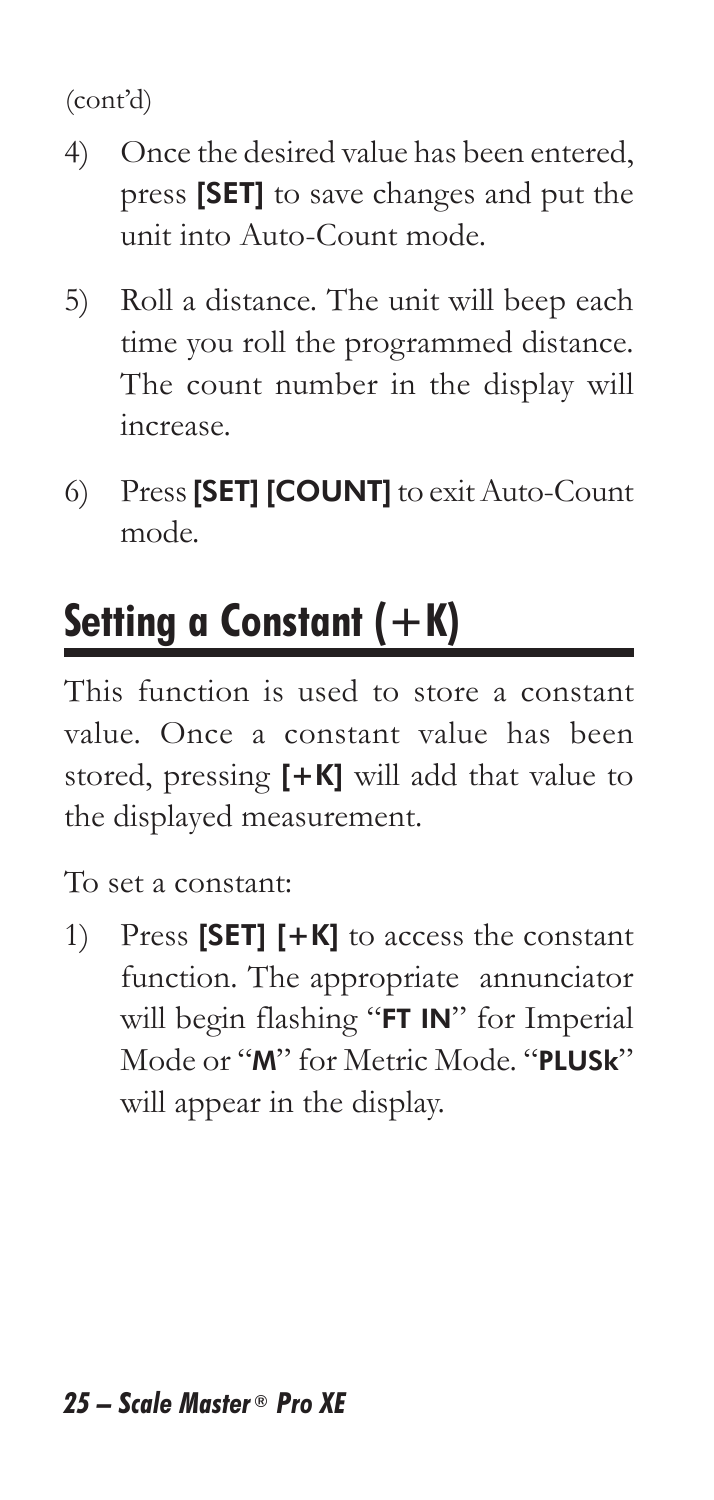- 2) To change the units of measurement, press [UNITS] until your desired units appear. Press the  $[W/LxW]$  ( $\blacktriangleright$ ) or the  $[L]$  ( $\blacktriangleleft$ ) key to begin setting the distance. The selected digit will start flashing.
- 3) Press  $[M+] (\triangle)$  to increase or  $[RCL] (\nabla)$ to decrease the selected digit. Press the  $[W/LxW]$  ( $\blacktriangleright$ ) key to move to the next digit to the right or the  $[L]$  ( $\blacktriangleleft$ ) key to move back to the left.
- 4) Once the desired value has been entered, press the [SET] key to save and exit.

#### **Additional Constant Functions**

#### $[RCL]$   $[+K]$

Allows you to verify the current constant value.

#### $[SUB] + [+K]$

Subtracts the constant value from the displayed measurement value.

#### $[ON/CLEAR] + [+K]$

Resets the constant value to zero.

*User's Guide – 26*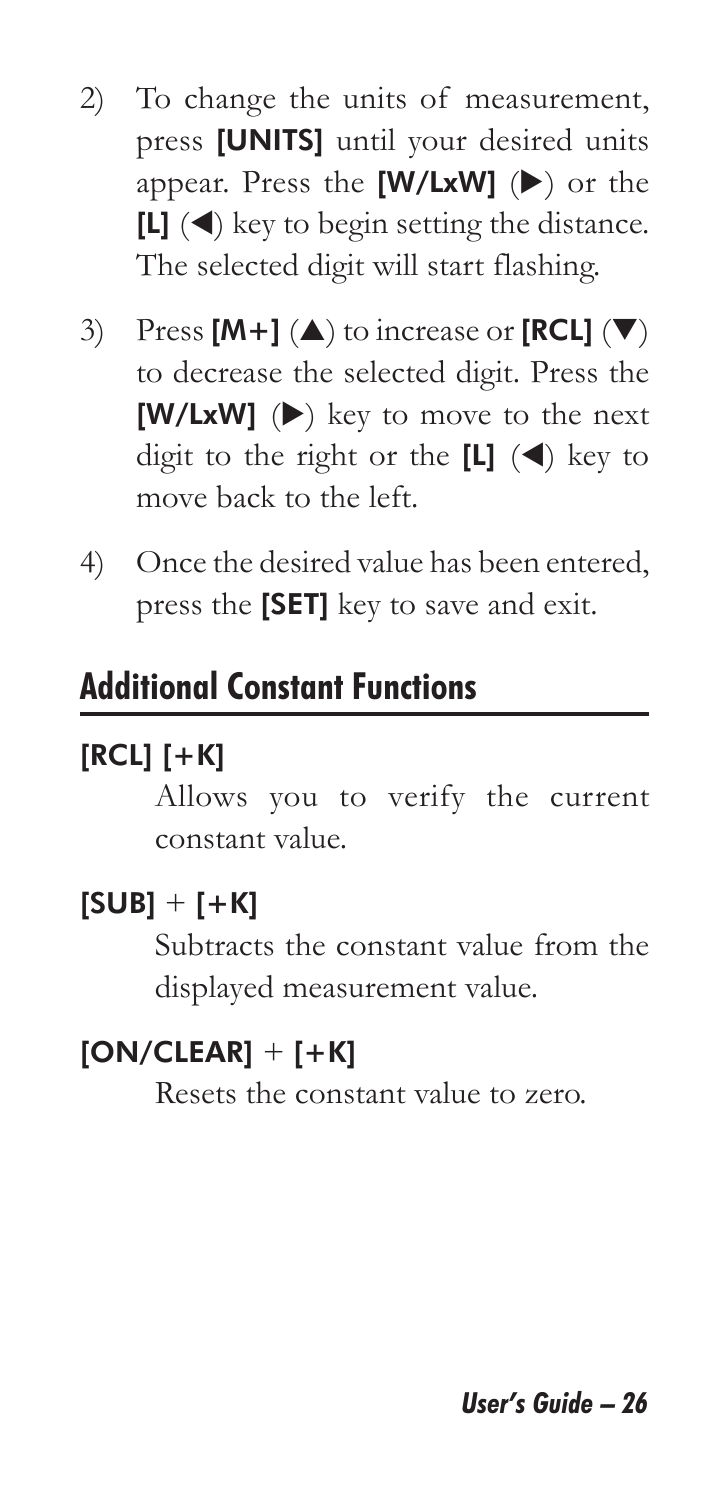## **Setting a Height**

The height function is used to enter a height value for finding volume.

To set a Height:

- 1) Press [SET] [L] to access the height function. The appropriate annunciator will begin flashing "FT IN" for Imperial mode or "M" for Metric mode. An "H" will appear in the display.
- 2) To change the units of measurement, press [UNITS] until your desired units appear. Press the  $[W/LxW]$  ( $\blacktriangleright$ ) or the  $[L]$  ( $\triangleleft$ ) key to begin setting the distance. The selected digit will start flashing.
- 3) Press  $[M+] (\triangle)$  to increase or  $[RCL] (\nabla)$ to decrease the selected digit. Press the  $[W/LxW]$  ( $\blacktriangleright$ ) key to move to the next digit to the right or the  $[L]$  ( $\blacktriangleleft$ ) key to move back to the left.
- 4) Once the desired value has been entered, press the [SET] key to save and exit.

## **Finding Area and Volume**

The *Scale Master Pro XE* can calculate Area and Volume once you have your values set for Length, Width, and (for Volume) Height.

#### *27 – Scale Master ® Pro XE*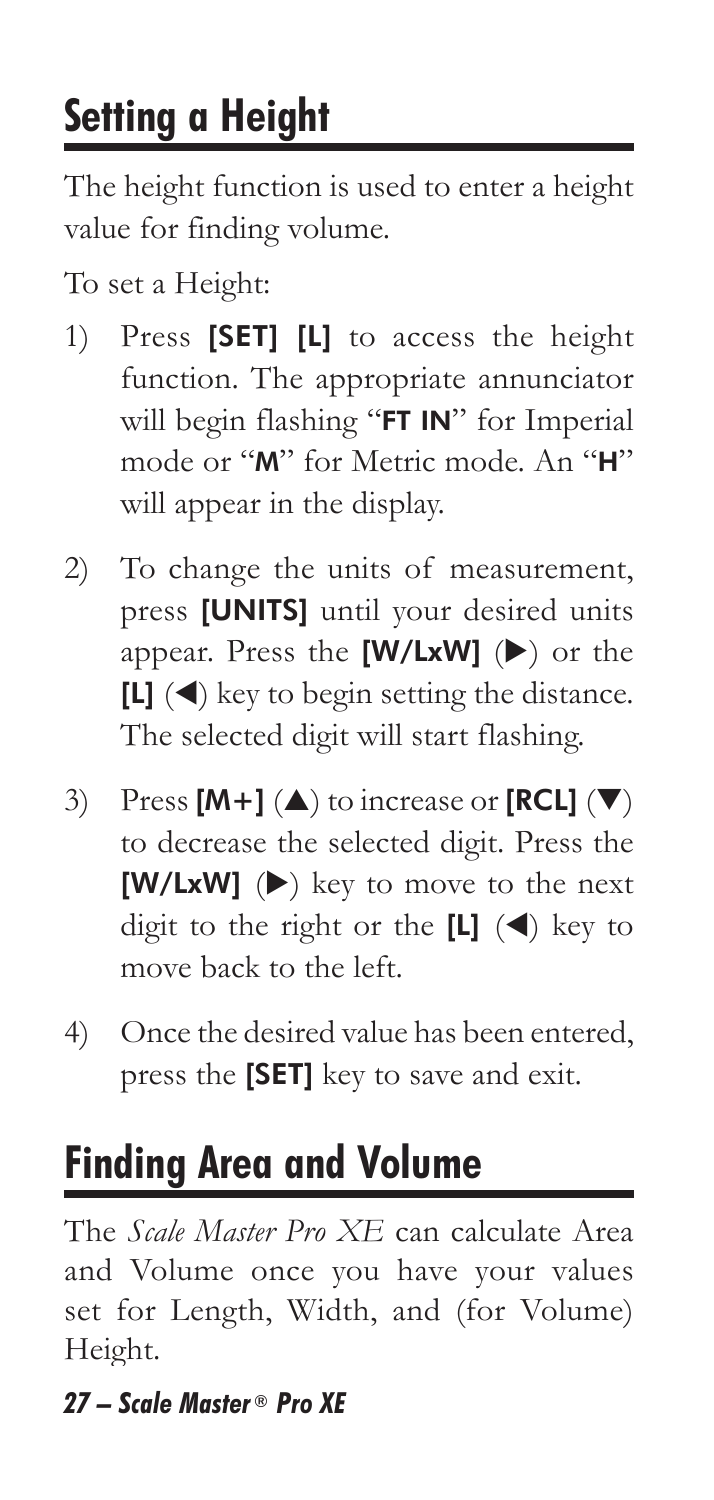#### **Finding Area**

- 1) Roll the first side and press the [L] key to store as Length.
- 2) Roll the second side and press  $[W/LxW]$ to store as Width. The main display will show the calculated Area.

#### **Finding Volume**

To access Volume after you have your values set for Length, Width, and Height, press [SET] [W/LxW]. Continued presses of the [W/LxW] key will display the following results:

- 1) Volume\*
- 2) Wall Area\*\*
- 3) Height\*\*
- 4) Stored Length
- 5) Stored Width
- 6) Area
- 7) Perimeter

*\* If Height is not entered, a 0 will be displayed and continued presses of [W/LxW] will not redisplay the zero volume.*

*\*\* Wall Area and Height do not display if a Height has not been set.*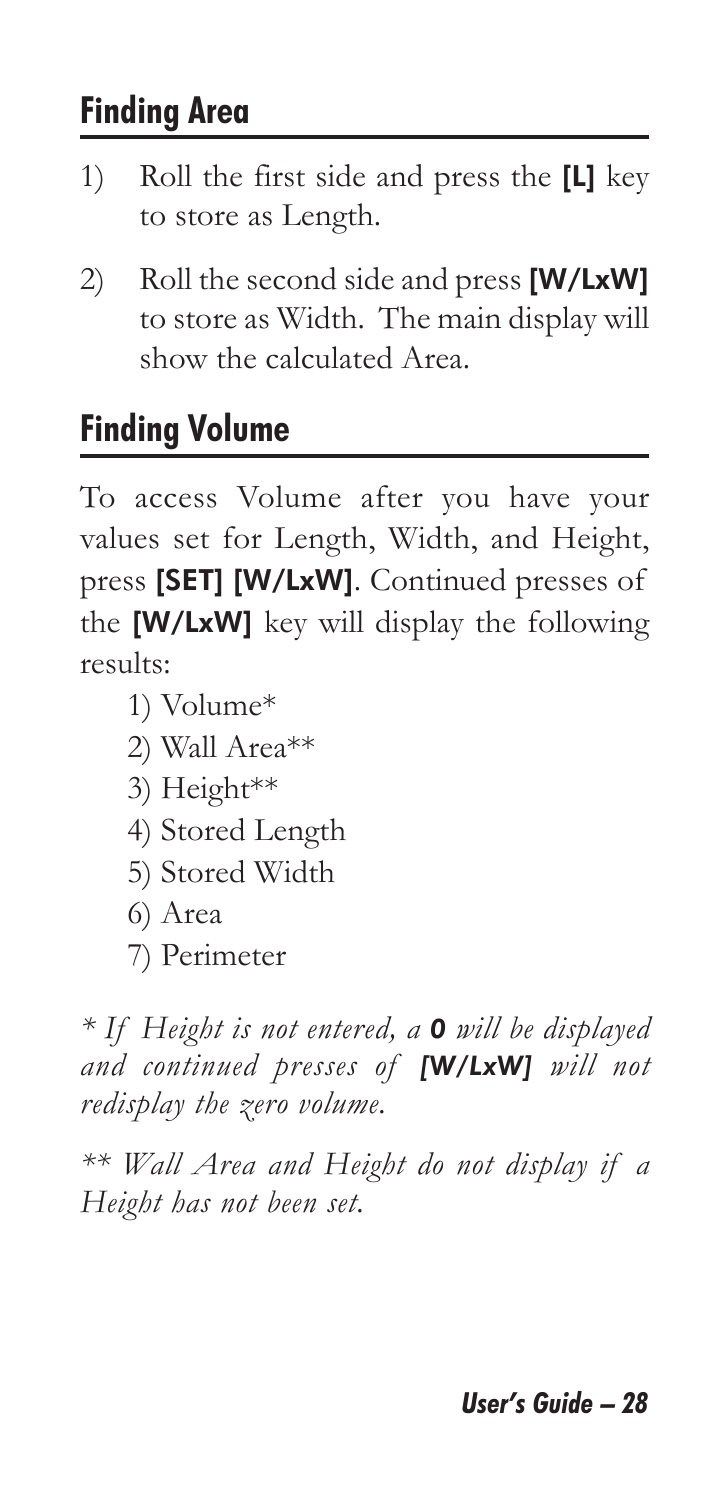#### [RCL] [L]

Displays the value stored in the Length register.

#### [RCL] [W/LxW]

Displays the value stored in the Width register.

#### $[ON/CLEAR] + [L]$

Clears the value stored as Length.

#### $[ON/CLEAR] + [W/LxW]$

Clears the value stored as Width.

## **Connecting to a PC (optional)**

The *Scale Master Pro XE* has a computer interface connection so that you can use it with estimating and spreadsheet software programs. Like your keyboard, it sends a single value from the *Scale Master Pro XE* to the selected cell in your program.

Only the value currently on the main display will be sent to the PC. To send the displayed value to your PC, press the  $[P C]$  key.

*Note: When connected to a PC, a small PC-shaped icon* ( $\Box$ ) *will appear in the upper display, indicating a valid connection has been established. This icon will be displayed only when the USB cable is securely connected to the Scale Master Pro XE and the PC.*

#### *29 – Scale Master ® Pro XE*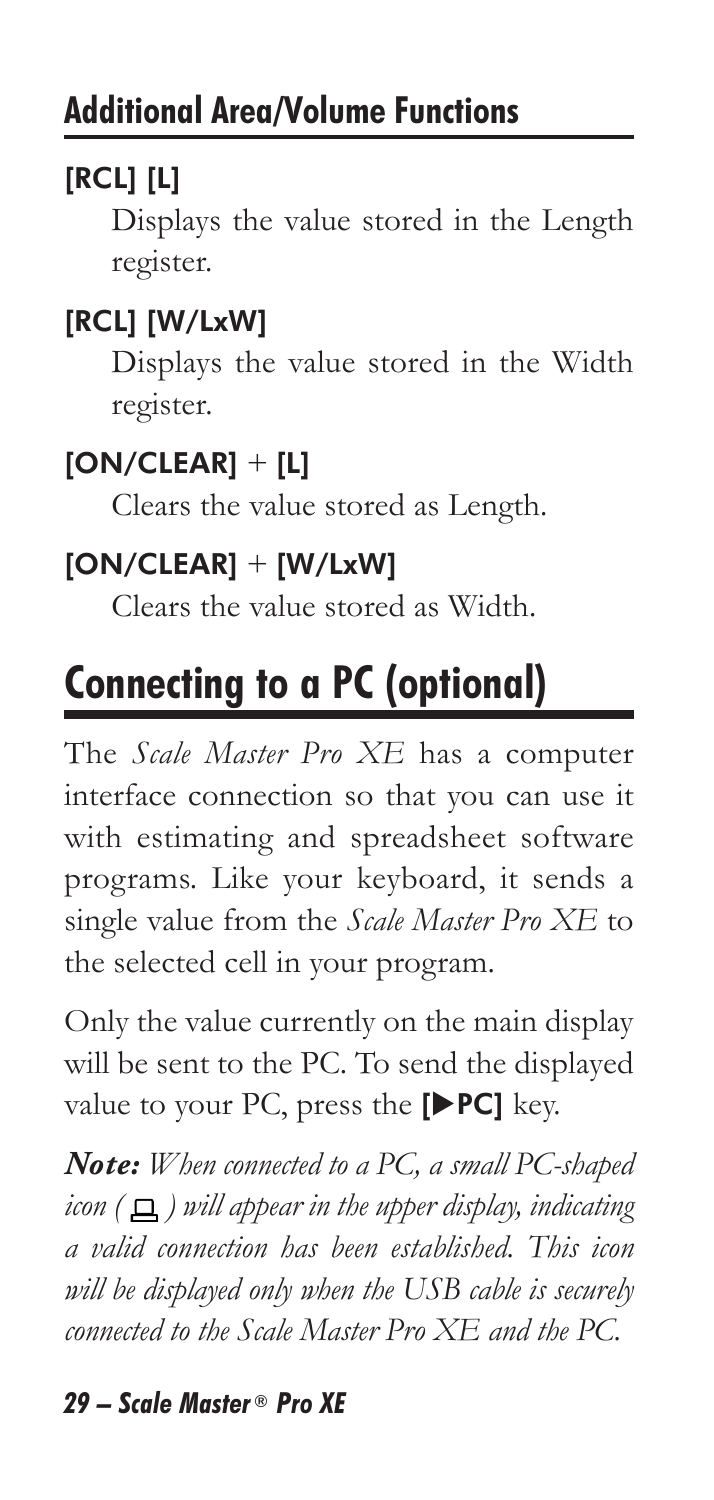## **APPENDIX**

### **Error/Auto-Range Function**

*Error Message* – If you make an incorrect entry (such as trying to add dimensioned and non-dimensioned values together), the *Scale Master Pro XE* will display the word "ERROR." Press [ON/CLEAR] to clear.

*Auto Range Function* – If the value is too large to display in the selected units of measurement, the answer will be displayed in the next larger measurement units instead of showing an error (for example: "10,000,000 MM" cannot be displayed, so "10,000 M" will be displayed instead).

## **Interference**

Exposure to direct light or close proximity to cell phones and other electronic devices may cause interference with the *Scale Master Pro XE* device and result in erroneous measurements.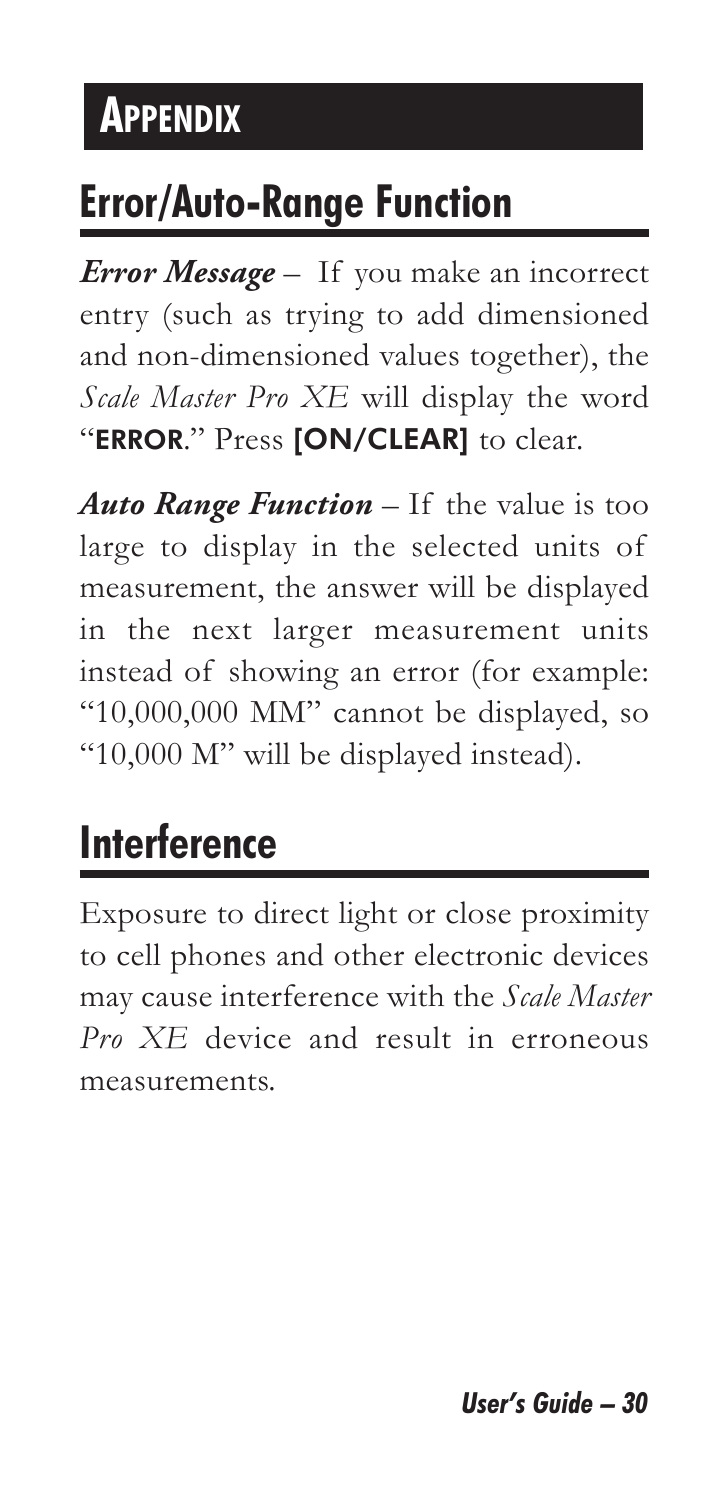## **Battery/Automatic Shut-Off**

The *Scale Master Pro XE* is powered by two 3-Volt CR-2032 Lithium batteries (6 volts total). To conserve battery power, the unit will shut itself off if it is not used for 4-6 minutes. Press the [ON/CLEAR] to restore power. All registers and settings remain intact, including all temporary registers.

## **Battery Replacement**

To replace the batteries:

(1) To remove battery door, release snap lock in slot and lift;



(2) Remove batteries and replace with new batteries positive side up.

(3) To replace the door, slide it at an angle and push down.





#### *31 – Scale Master ® Pro XE*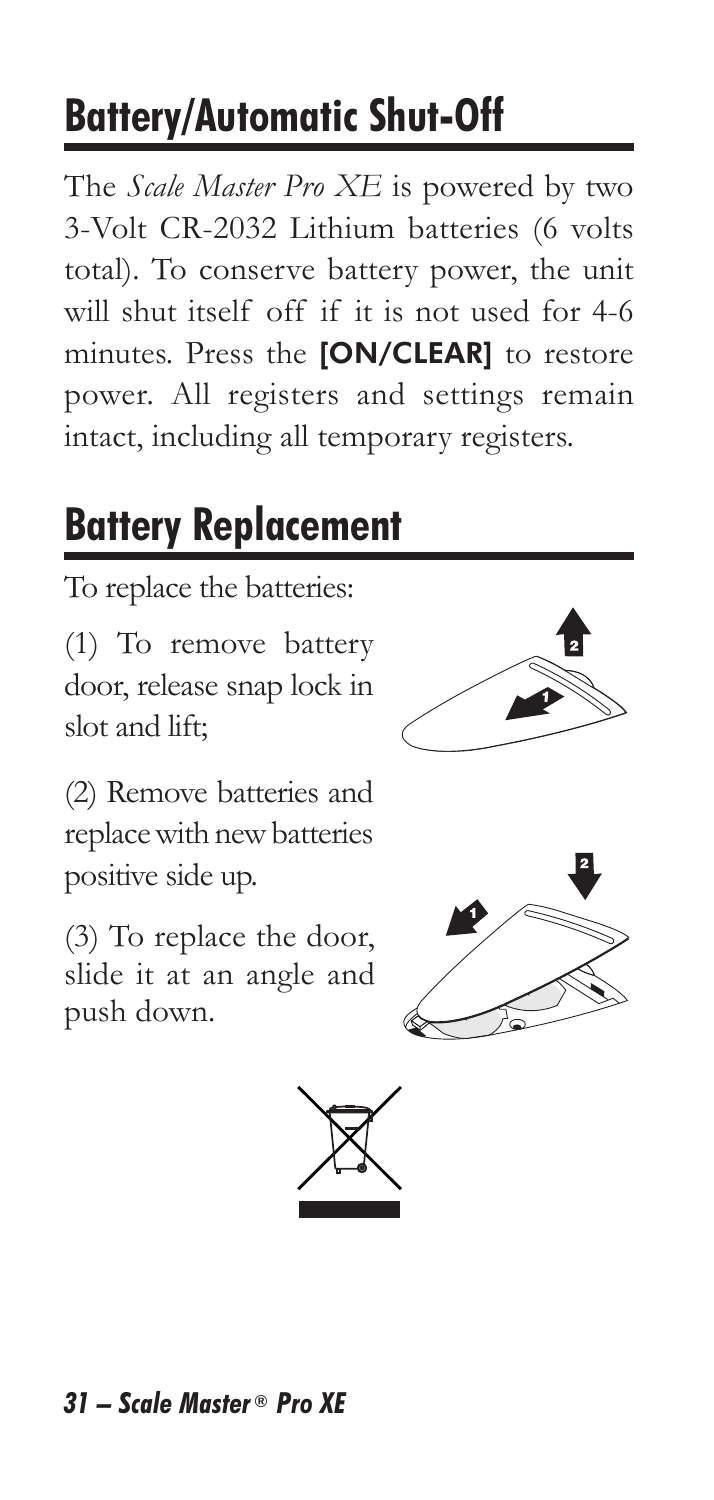## **Default Settings**

The following are the factory defaults of the *Scale Master Pro XE*:

|                             | <b>Default</b>  | Default          |
|-----------------------------|-----------------|------------------|
| <b>Settings</b>             | <b>Imperial</b> | <b>Metric</b>    |
| Mode                        | <b>ARCH</b>     | ARCH             |
| Scale                       | 1/4"            | 1:50             |
| <b>Custom Scales</b>        | $1"$ :1"        | 1:1              |
| Linear                      | FT IN           | MМ               |
| Area                        | <b>SQ FT</b>    | SQ M             |
| Volume                      | CU YD           | CU M             |
| Length                      | $0-0$           | 0.00             |
| Width                       | $0-0$           | 0.00             |
| Height                      | $0-0$           | 0.00             |
| +K constant                 | 0-0             | 0.00             |
| Auto-Count                  | $0-0$           | 0.00             |
| Count                       | 0               | 0                |
| Subtract Mode               | Off             | Off              |
| <b>Preferences</b>          |                 | Default          |
| <b>Button Beep</b>          |                 | On               |
| Rolling Click               |                 | On               |
| <b>Stored Value Display</b> |                 | <b>Clear LCD</b> |
| <b>PC</b> Terminate         |                 | Enter            |
| PC Send Display             |                 | Clear LCD        |
| PC Send Beep                |                 | On               |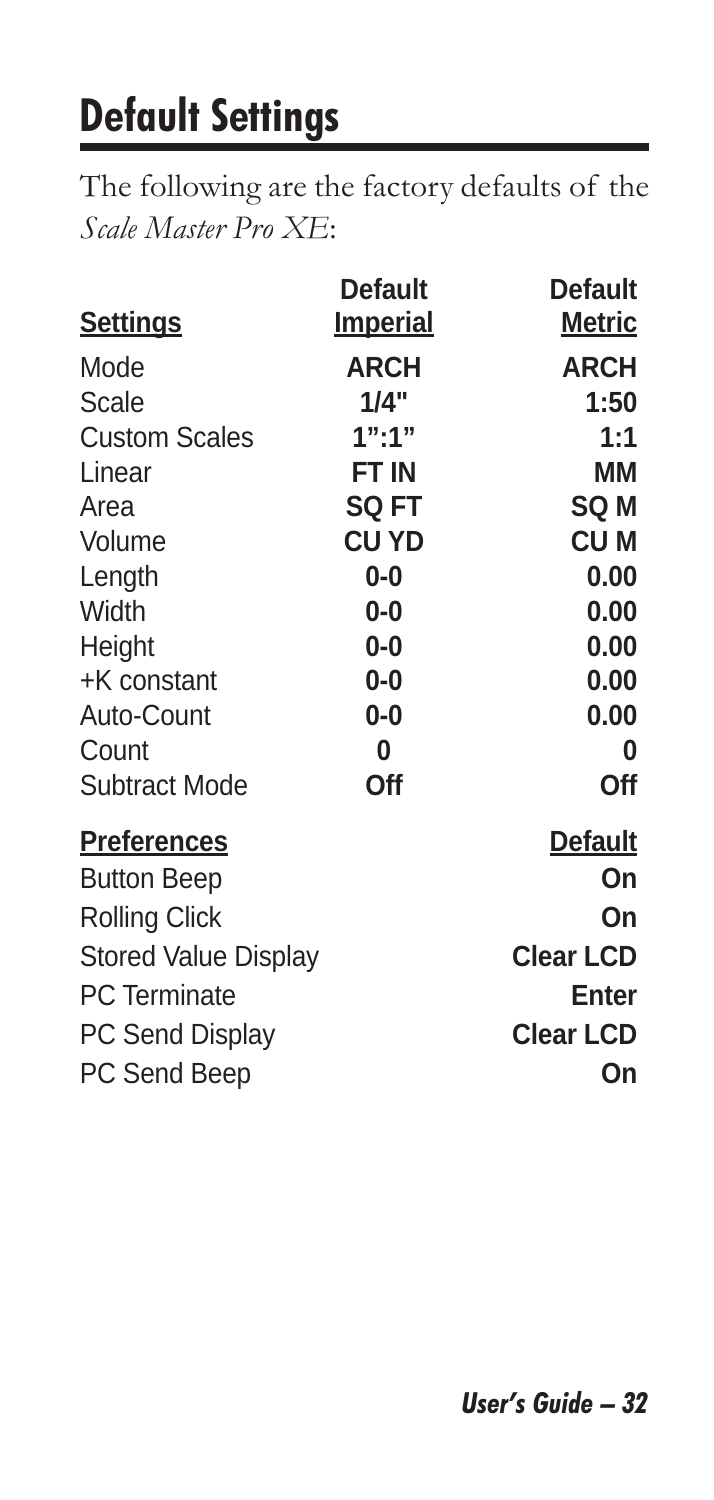## **Specifications**

#### Power Source:

Two 3-Volt CR-2032 lithium batteries. Approximately 400 hours normal use.

### Display Method:

LCD with commas, annunciators and zero suppression.

### Display Capacity (Main Display):

9,999,999 (7 digits)

#### Resolution/Accuracy:

.025 Inch/99.75%

*Note: Based on start/stop point and scale magnitude, users typically experience ± 2% - 3% rolling error.*

#### Dimensions:

7.2" x 1.8" x 0.4" 182mm x 45mm x 10mm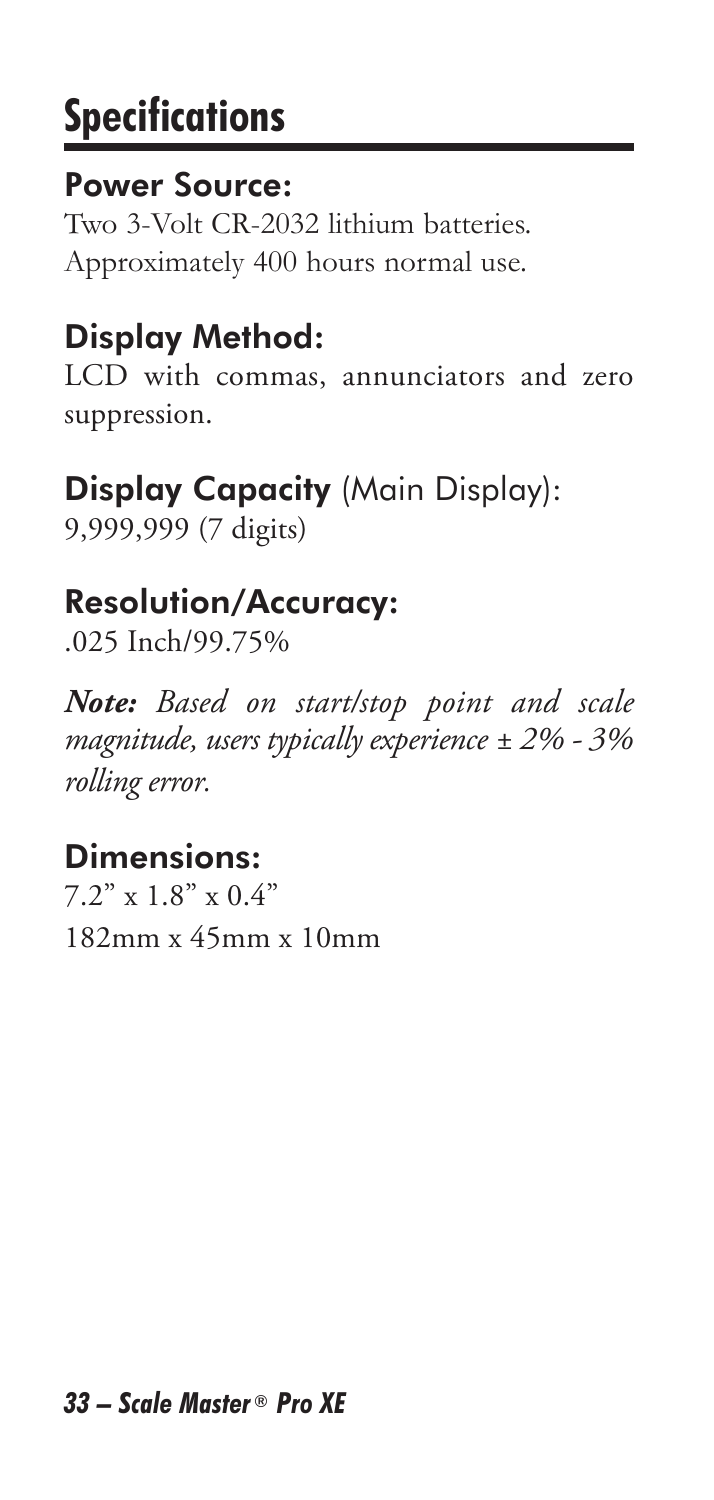### **Repair and Return**

#### **Repair and Return Information**

#### **Return Guidelines:**

- **1.** Please read the *Warranty* in this User's Guide to determine if your Calculated Industries product remains under warranty **before** calling or returning any device for evaluation or repairs.
- **2.** If your product won't turn on, check the batteries as outlined in the User's Guide.
- **3.** If you need more assistance, please go to our website listed below
- **4.** If you believe you need to return your product, please call a Calculated Industries representative between the hours of 7:00am to 4:30pm Pacific Time for additional information and a Return Merchandise Authorization (RMA).

#### **Call Toll Free: 1-800-854-8075**

#### **Outside USA: 1-775-885-4900**

**www.calculated.com/warranty**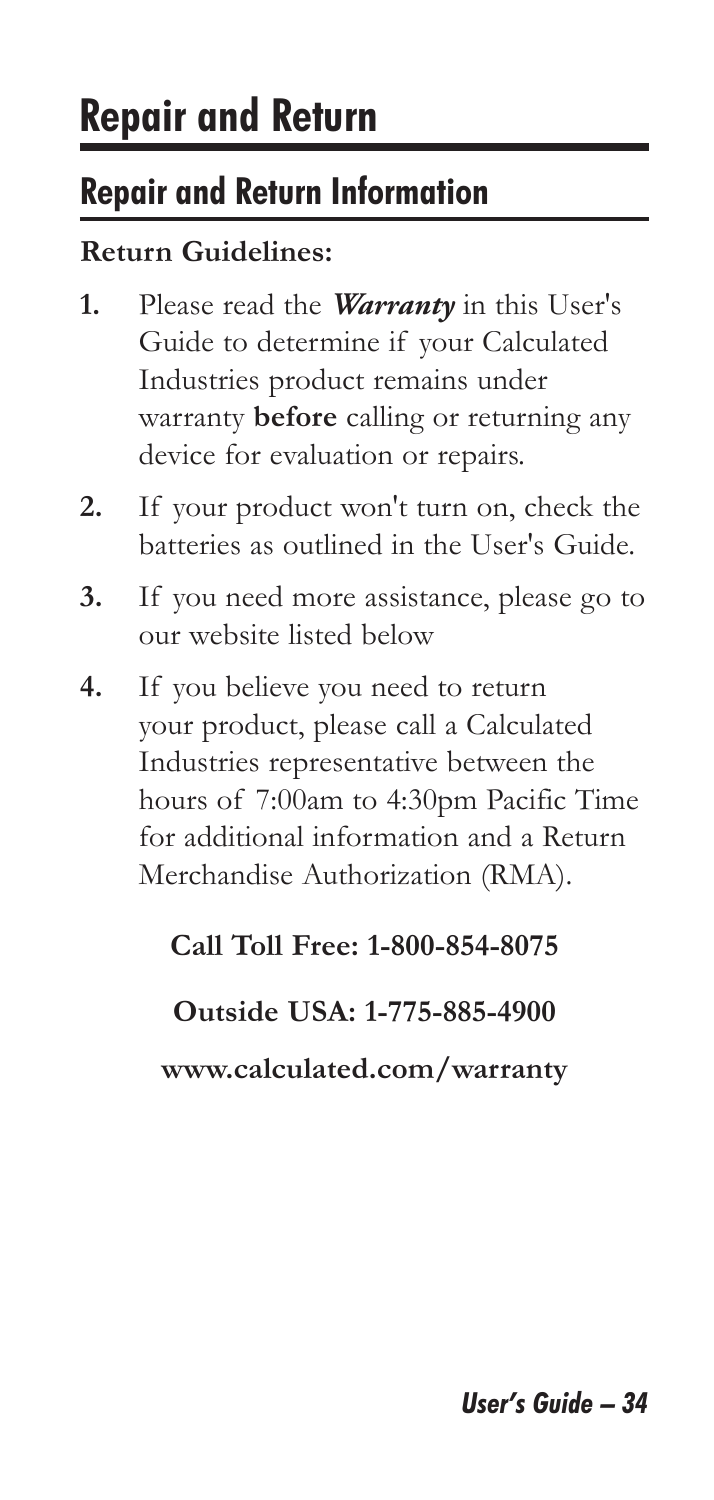## **Warranty**

#### **Warranty Repair Service — USA**

Calculated Industries ("CI") warrants this product against defects in materials and workmanship for a period of one (1) year from the date of original consumer purchase in the U.S. If a defect exists during the warranty period, CI, at its discretion, will either repair (using new or remanufactured parts) or replace (with a new or remanufactured unit) the product at no charge.

THE WARRANTY WILL NOT APPLY TO THE PRODUCT IF IT HAS BEEN DAMAGED BY MISUSE, ALTERATION, ACCIDENT, IMPROPER HANDLING OR OPERATION, OR IF UNAUTHORIZED REPAIRS ARE ATTEMPTED OR MADE. SOME EXAMPLES OF DAMAGES NOT COVERED BY WARRANTY INCLUDE, BUT ARE NOT LIMITED TO, BATTERY LEAKAGE, BENDING, A "BLACK INK SPOT" OR VISIBLE CRACKING OF THE LCD, WHICH ARE PRESUMED TO BE DAMAGES RESULTING FROM MISUSE OR ABUSE.

To obtain warranty service in the U.S., please go to the website. A repaired or replacement product assumes the remaining warranty of the original product or 90 days, whichever is longer.

#### **Non-warranty Repair Service — USA**

Non-warranty repair covers service beyond the warranty period, or service requested due to damage resulting from misuse or abuse.

Contact Calculated Industries at the number listed above to obtain current product repair information and charges. Repairs are guaranteed for 90 days.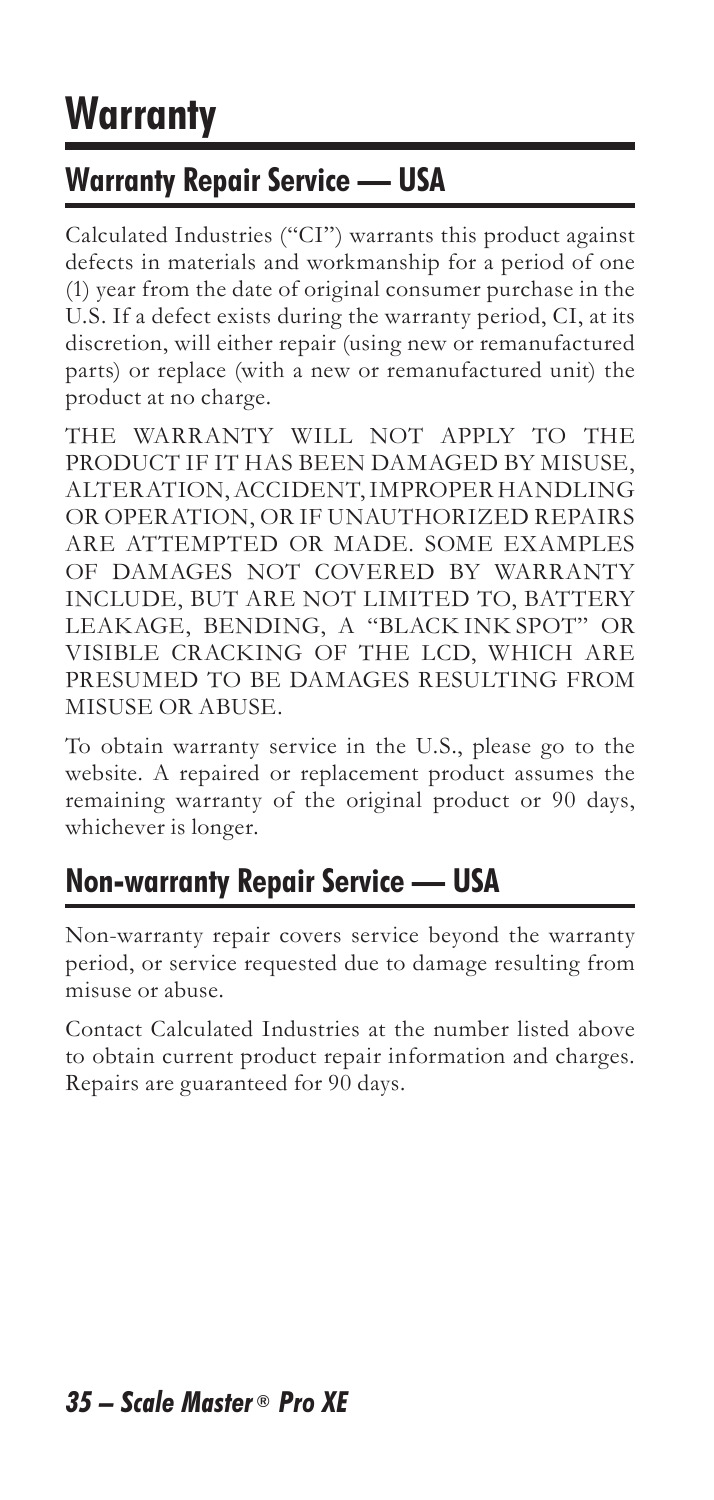#### **Repair Service — Outside the USA**

To obtain warranty or non-warranty repair service for goods purchased outside the U.S., contact the dealer through which you initially purchased the product. If you cannot reasonably have the product repaired in your area, you may contact CI to obtain current product repair information and charges, including freight and duties.

#### **Disclaimer**

CI MAKES NO WARRANTY OR REPRESENTATION, EITHER EXPRESS OR IMPLIED, WITH RESPECT TO THE PRODUCT'S QUALITY, PERFORMANCE, MERCHANTABILITY, OR FITNESS FOR A PARTICULAR PURPOSE. AS A RESULT, THIS PRODUCT, INCLUDING BUT NOT LIMITED TO, KEYSTROKE PROCEDURES, MATHEMATICAL ACCURACY AND PREPROGRAMMED MATERIAL, IS SOLD "AS IS," AND YOU THE PURCHASER ASSUME THE ENTIRE RISK AS TO ITS QUALITY AND PERFORMANCE. IN NO EVENT WILL CI BE LIABLE FOR DIRECT, INDIRECT, SPECIAL, INCIDENTAL, OR CONSEQUENTIAL DAMAGES RESULTING FROM ANY DEFECT IN THE PRODUCT OR ITS DOCUMENTATION.

The warranty, disclaimer, and remedies set forth above are exclusive and replace all others, oral or written, expressed or implied. No CI dealer, agent, or employee is authorized to make any modification, extension, or addition to this warranty. Some states do not allow the exclusion or limitation of implied warranties or liability for incidental or consequential damages, so the above limitation or exclusion may not apply to you. This warranty gives you specific rights, and you may also have other rights, which vary from state to state.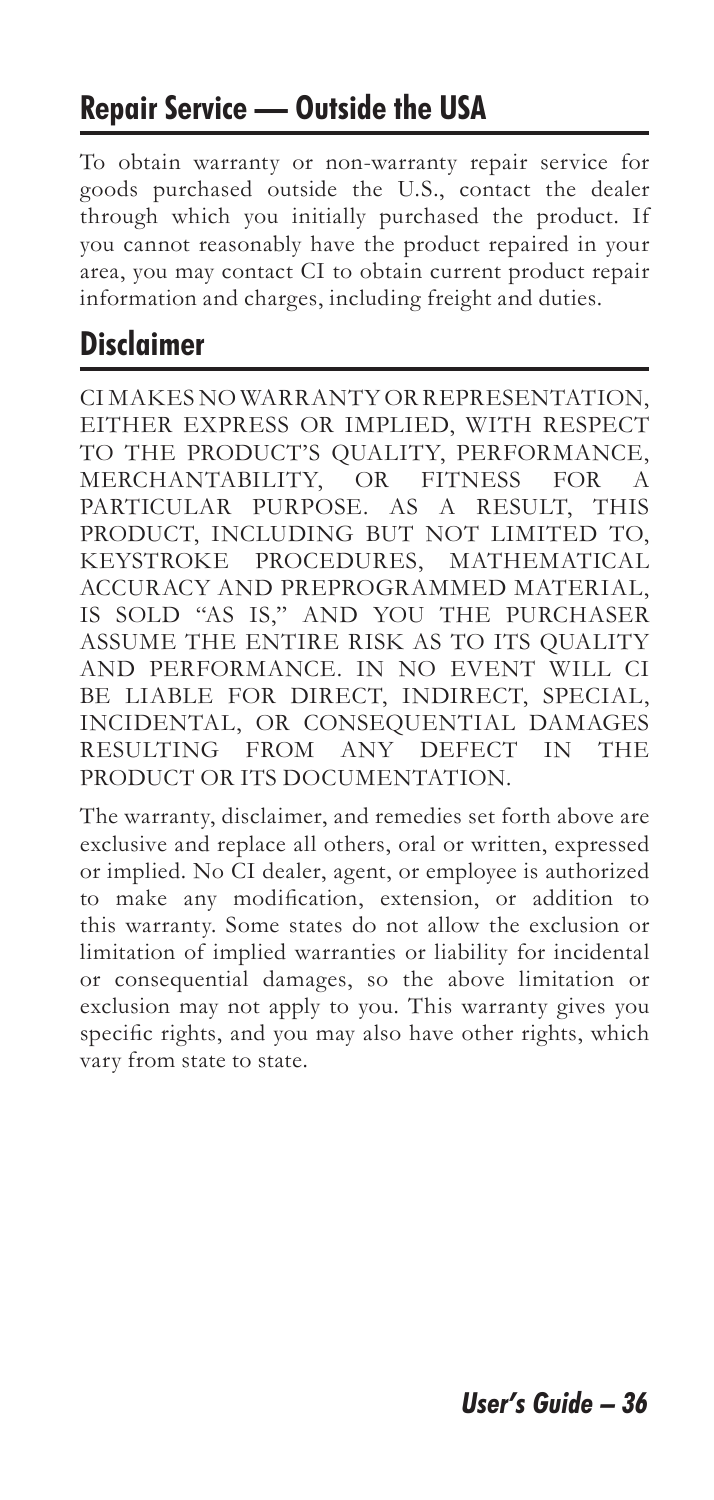#### **FCC Class B**

Note: This equipment has been tested and found to comply with the limits for a Class B digital device, pursuant to Part 15 of the FCC Rules. These limits are designed to provide reasonable protection against harmful interference in a residential installation. This equipment generates, uses and can radiate radio frequency energy and, if not installed and used in accordance with the instructions, may cause harmful interference to radio communications.

However, there is no guarantee that interference will not occur in a particular installation. If this equipment does cause harmful interference to radio or television reception, which can be determined by turning the equipment off and on, the user is encouraged to try to correct the interference by one or more of the following measures:

- Reorient or relocate the receiving antenna.
- Increase the separation between equipment and receiver.
- Connect the equipment into an outlet on a circuit different from that to which the receiver is connected.
- Consult the dealer or an experienced radio/TV technician for help.

*Warning: Changes or modifications to this unit not expressly approved by the party responsible for compliance could void the user's authority to operate the equipment.*

This device complies with Part 15 of the FCC Rules. Operation is subject to the following two conditions: (1) this device may not cause harmful interference, and (2) this device must accept any interference received, including inteference that may cause undesired operation.

#### **Looking for New Ideas**

Calculated Industries, a leading manufacturer of specialfunction calculators and digital measuring instruments, is always interested in new product ideas in these areas. If you have a new product idea, please visit our "Bright Idea" page at www.calculated.com/brightidea.asp. For suggestions about improving this product or other products, please visit us at www.calculated.com under "Contact Us". Thank You.

#### *37 – Scale Master ® Pro XE*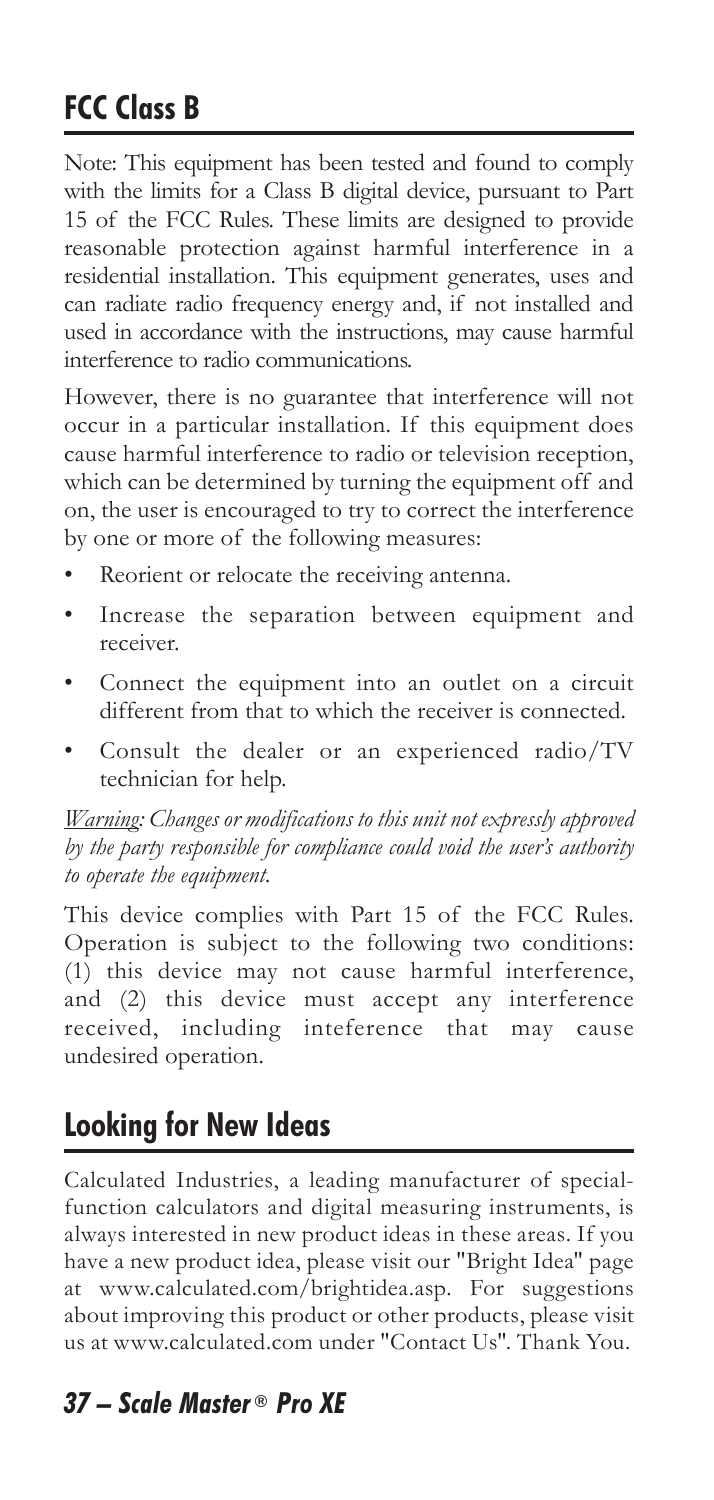## **Contact Us**



Mail Calculated Industries, Inc. 4840 Hytech Drive Carson City, NV 89706 U.S.A.



Phone (775) 885–4900



Fax (775) 885–4949



E-mail techsup@calculated.com



World Wide Web www.calculated.com

*User's Guide – 38*